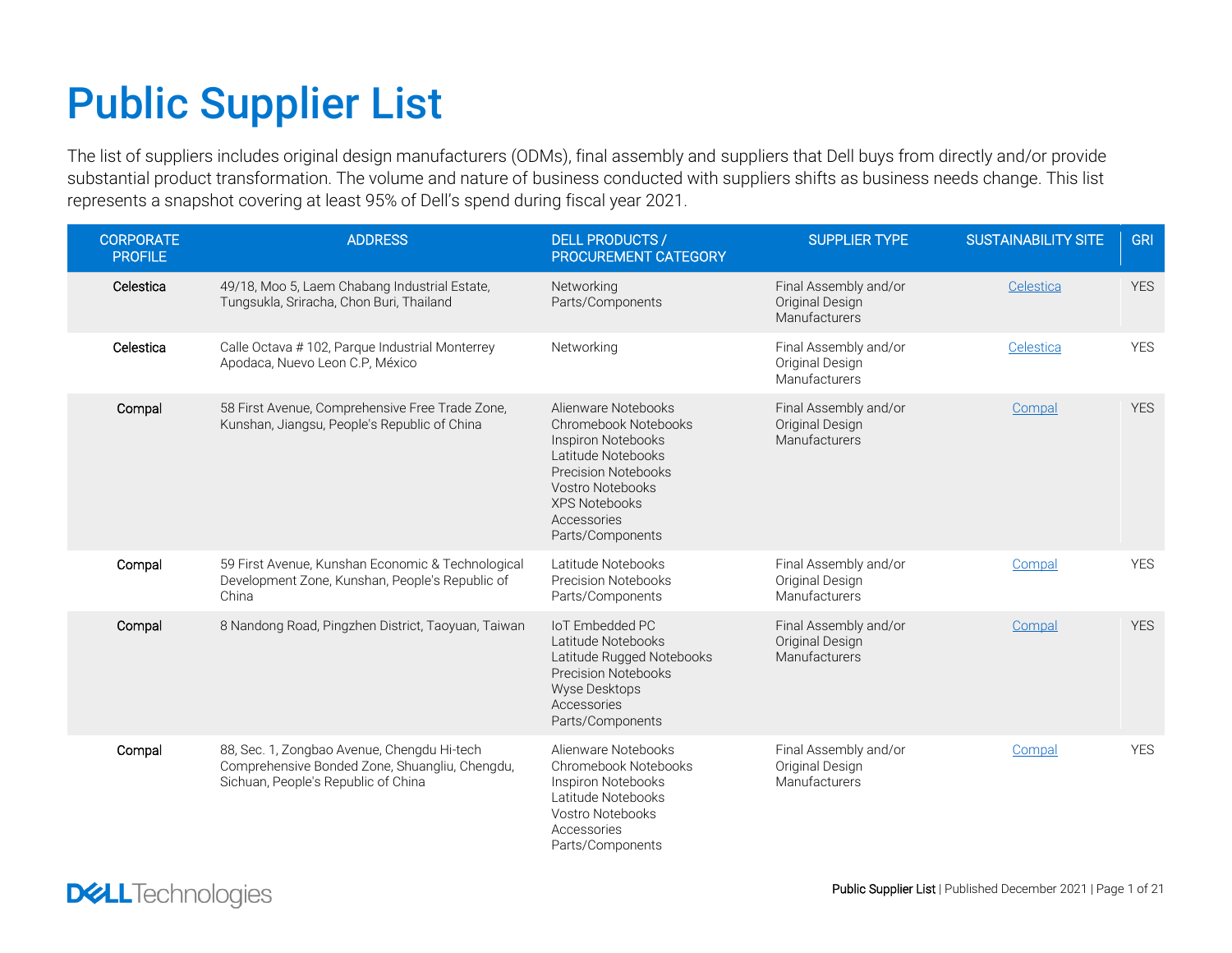| <b>CORPORATE</b><br><b>PROFILE</b> | <b>ADDRESS</b>                                                                                | <b>DELL PRODUCTS /</b><br>PROCUREMENT CATEGORY                                                                                                                                                                                                                                                                     | <b>SUPPLIER TYPE</b>                                      | <b>SUSTAINABILITY SITE</b> | <b>GRI</b> |
|------------------------------------|-----------------------------------------------------------------------------------------------|--------------------------------------------------------------------------------------------------------------------------------------------------------------------------------------------------------------------------------------------------------------------------------------------------------------------|-----------------------------------------------------------|----------------------------|------------|
| Compal                             | Ba Thien Industrial Zone, Binh Xuyen District, Vinh<br>Phuc, Vietnam                          | Alienware Notebooks<br>Chromebook Notebooks<br>Inspiron Notebooks<br>Latitude Notebooks<br><b>Precision Notebooks</b><br>Vostro Notebooks<br><b>XPS Notebooks</b><br>Accessories<br>Parts/Components                                                                                                               | Final Assembly and/or<br>Original Design<br>Manufacturers | Compal                     | <b>YES</b> |
| Dell                               | 2366-2388 Jinshang Road, Information Guangdian,<br>Xiamen, Fujian, People's Republic of China | Alienware Desktops<br>Inspiron Desktops<br>Networking<br>Optiplex Desktops<br>PowerEdge Servers<br>Precision Desktops<br>Vostro Desktops<br>XPS Desktops<br>Compellent<br>Hyperconverged Infrastructure<br>Isilon<br>PowerMax<br>PowerProtect<br>PowerScale<br>PowerStore<br>PowerVault<br>Unity XT<br>Accessories | Final Assembly and/or<br>Original Design<br>Manufacturers | Dell                       | <b>YES</b> |
| Dell                               | 50 Constitution Boulevard, Franklin, Massachusetts,<br>United States of America               | Connectrix<br><b>MHC</b><br>PowerFlex<br>PowerMAX<br><b>VMAX</b><br><b>VPLEX</b><br>VScale<br>VxBlock<br><b>XtremIO</b>                                                                                                                                                                                            | Final Assembly and/or<br>Original Design<br>Manufacturers | Dell                       | <b>YES</b> |

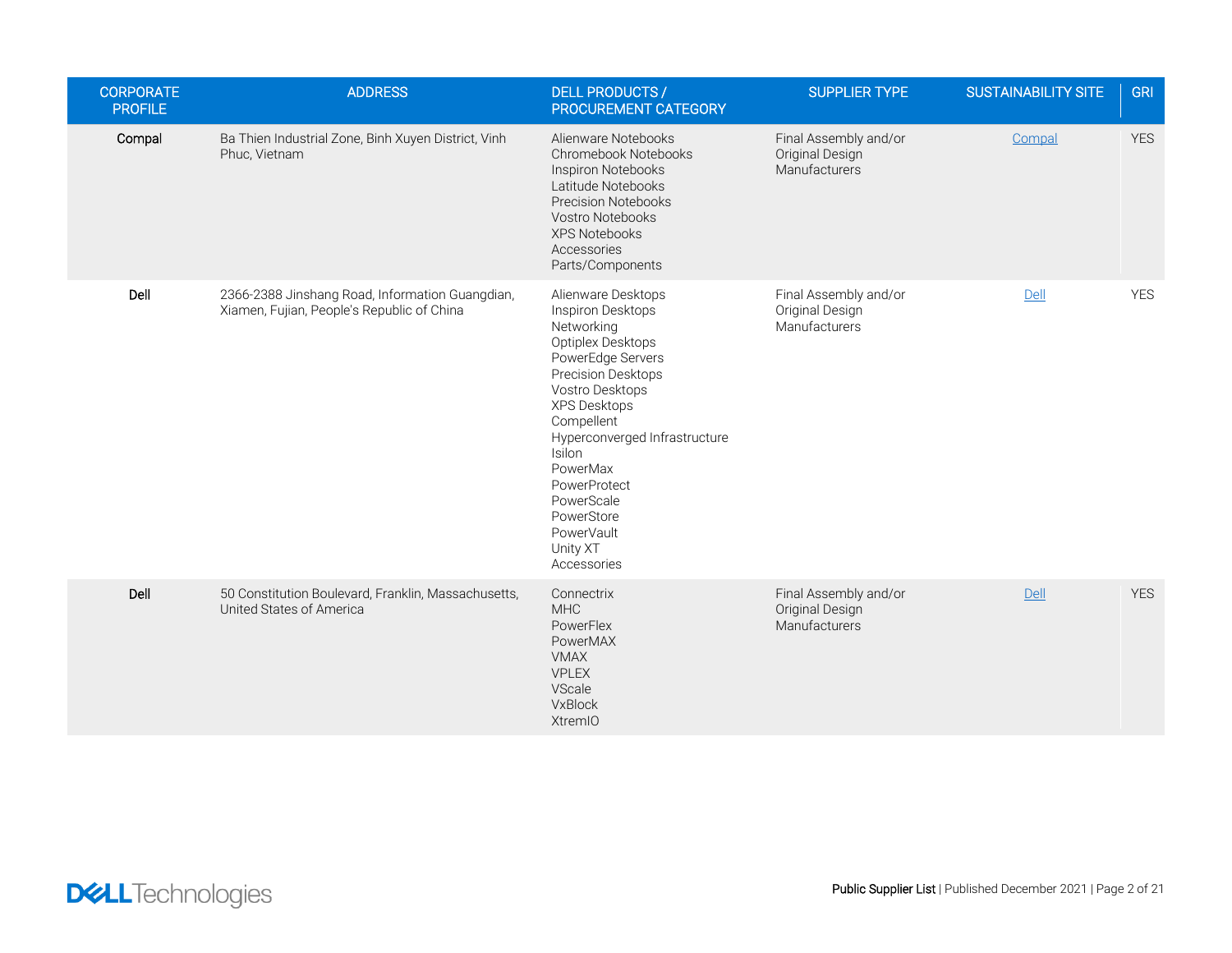| <b>CORPORATE</b><br><b>PROFILE</b> | <b>ADDRESS</b>                                                                           | <b>DELL PRODUCTS /</b><br>PROCUREMENT CATEGORY                                                                                                                                                                                                                                       | <b>SUPPLIER TYPE</b>                                             | <b>SUSTAINABILITY SITE</b> | <b>GRI</b> |
|------------------------------------|------------------------------------------------------------------------------------------|--------------------------------------------------------------------------------------------------------------------------------------------------------------------------------------------------------------------------------------------------------------------------------------|------------------------------------------------------------------|----------------------------|------------|
| Dell                               | 5800 Technology Drive, Apex, North Carolina, United<br><b>States of America</b>          | <b>APEX DSS</b><br>Avamar<br>Centera<br>Data Domain / IDPA<br><b>DLm</b><br>ECI / ECS<br>Isilon<br>PowerProtect<br>PowerStore<br>Recoverpoint<br>Unity<br><b>VNX VNXe</b>                                                                                                            | Final Assembly and/or<br>Original Design<br><b>Manufacturers</b> | Dell                       | <b>YES</b> |
| Dell                               | 800 Tiangin Road, Western Hi- Tech Zone, Chengdu,<br>Sichuan, People's Republic of China | Optiplex Desktops<br>Vostro Desktops<br>Accessories                                                                                                                                                                                                                                  | Final Assembly and/or<br>Original Design<br>Manufacturers        | Dell                       | <b>YES</b> |
| Dell                               | Avenida da Emancipação, 5000, Parque dos<br>Pinheiros, Hortolândia, São Paulo, Brasil    | Alienware Notebooks<br>Inspiron Desktops<br>Inspiron Notebooks<br>Latitude Notebooks<br>Optiplex Desktops<br>PowerEdge Servers<br>Precision Desktops<br>Storage<br>Vostro Desktops<br>Vostro Notebooks<br>Workstations<br><b>XPS Desktops</b><br><b>XPS Notebooks</b><br>Accessories | Final Assembly and/or<br>Original Design<br><b>Manufacturers</b> | Dell                       | <b>YES</b> |

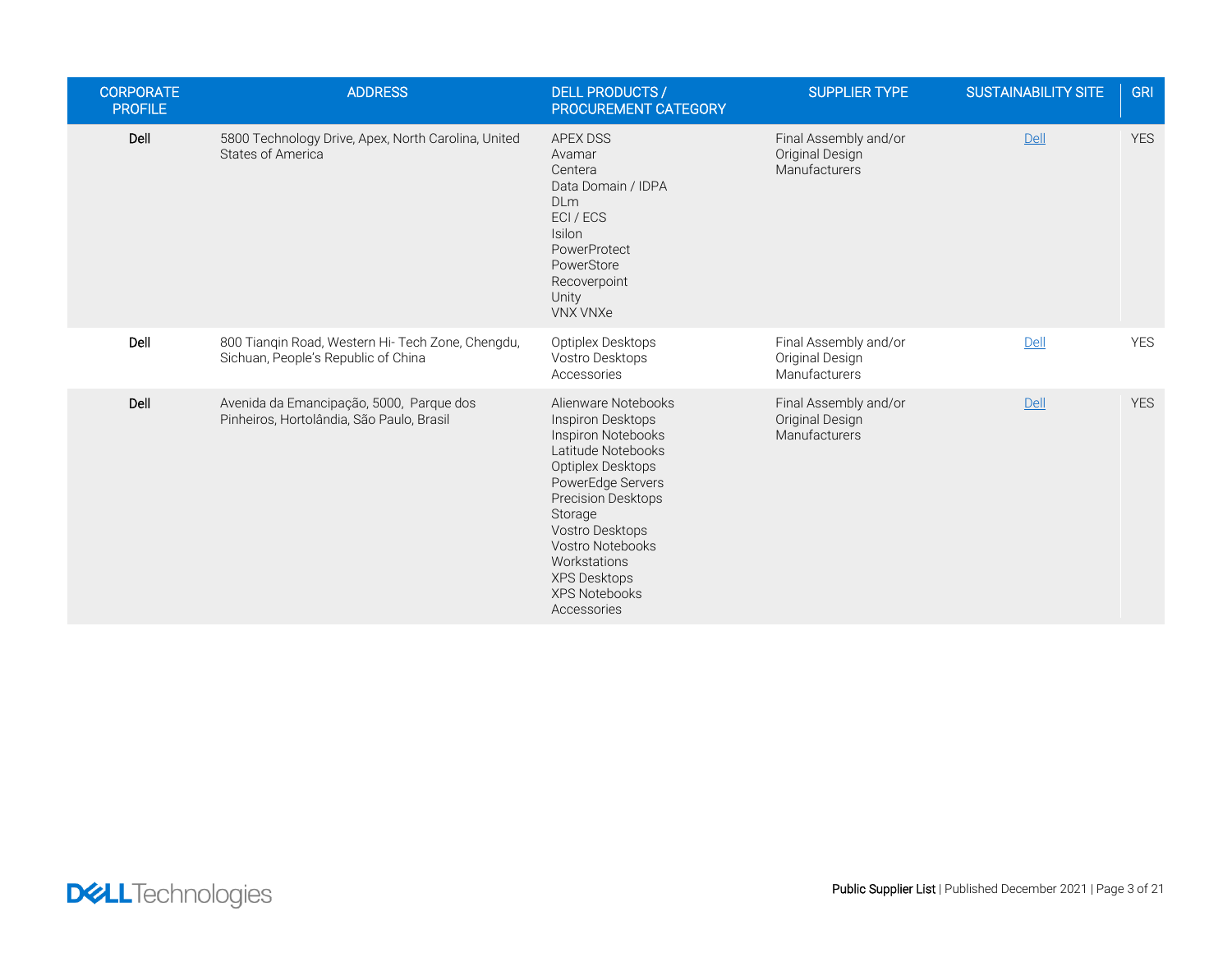| <b>CORPORATE</b><br><b>PROFILE</b> | <b>ADDRESS</b>                                                                                                  | <b>DELL PRODUCTS /</b><br>PROCUREMENT CATEGORY                                                                                                                                                                                                | SUPPLIER TYPE                                             | <b>SUSTAINABILITY SITE</b> | <b>GRI</b> |
|------------------------------------|-----------------------------------------------------------------------------------------------------------------|-----------------------------------------------------------------------------------------------------------------------------------------------------------------------------------------------------------------------------------------------|-----------------------------------------------------------|----------------------------|------------|
| Dell                               | IDA Industrial Estate, Barnagore, Cork P31 D253,<br>Ireland                                                     | Avamar<br>Centera<br>Connectrix<br>Data Domain / IDPA<br><b>ECI ECS</b><br><b>Isilon</b><br>PowerFlex<br>PowerMAX<br>Power Protect<br>PowerStore<br>Recoverpoint<br>Unity<br>VMAX<br><b>VNX VNXe</b><br>Vplex<br>VScale<br>Vxblock<br>XtremIO | Final Assembly and/or<br>Original Design<br>Manufacturers | Dell                       | <b>YES</b> |
| Dell                               | Informatyczna 1, 92-410 Łódź, Poland                                                                            | Alienware Desktops<br>Inspiron Desktops<br>Networking<br>Optiplex Desktops<br>PowerEdge Servers<br>Precision Desktops<br>Vostro Desktops<br><b>XPS Desktops</b><br>Compellent<br>PowerScale<br>PowerVault<br>Accessories                      | Final Assembly and/or<br>Original Design<br>Manufacturers | Dell                       | <b>YES</b> |
| Dell                               | M-4 Sipcot Industrial Park, Sunguvarchatram Post,<br>Sriperumbudur, Kancheepuram District, Tamil Nadu,<br>India | Alienware Notebooks<br>Inspiron Desktops<br>Inspiron Notebooks<br>Latitude Notebooks<br>Optiplex Desktops<br>PowerEdge Servers<br>Precision Desktops<br>Vostro Desktops<br>Vostro Notebooks<br><b>XPS Notebooks</b><br>Accessories            | Final Assembly and/or<br>Original Design<br>Manufacturers | Dell                       | <b>YES</b> |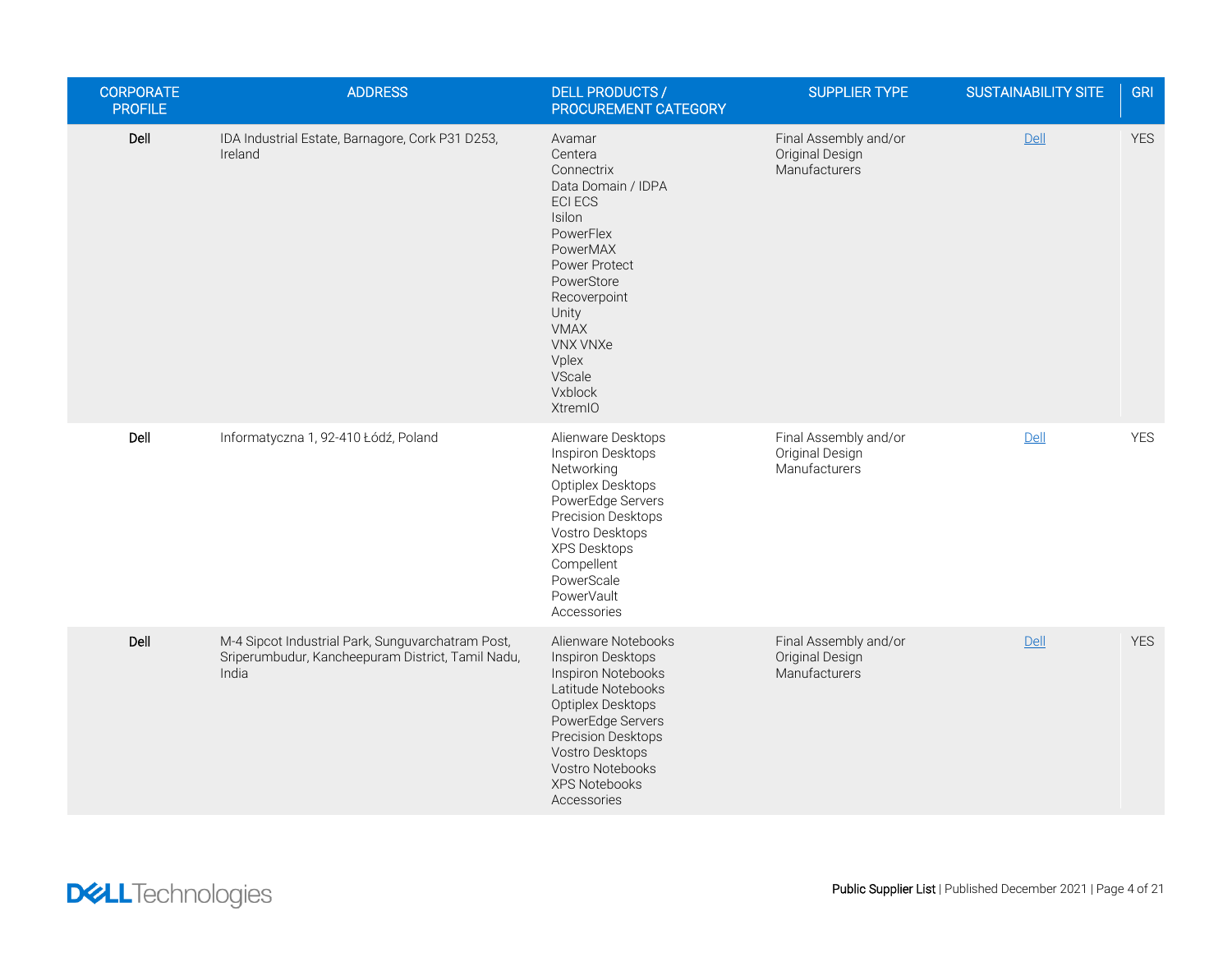| <b>CORPORATE</b><br><b>PROFILE</b> | <b>ADDRESS</b>                                                                                       | <b>DELL PRODUCTS /</b><br>PROCUREMENT CATEGORY                                                                                                                                                                                                                            | <b>SUPPLIER TYPE</b>                                      | <b>SUSTAINABILITY SITE</b> | <b>GRI</b> |
|------------------------------------|------------------------------------------------------------------------------------------------------|---------------------------------------------------------------------------------------------------------------------------------------------------------------------------------------------------------------------------------------------------------------------------|-----------------------------------------------------------|----------------------------|------------|
|                                    |                                                                                                      |                                                                                                                                                                                                                                                                           |                                                           |                            |            |
| Dell                               | Plot 76, Mukim II, Bkt Tengah Industrial Park, 14000<br>Bkt Mertajan, Penang, Malaysia               | Alienware Desktops<br>Inspiron Desktops<br>Networking<br>Optiplex Desktops<br>PowerEdge Servers<br>Precision Desktops<br>Vostro Desktops<br><b>XPS Desktops</b><br>Compellent<br>Hyperconverged Infrastructure<br>PowerProtect<br>PowerScale<br>PowerVault<br>Accessories | Final Assembly and/or<br>Original Design<br>Manufacturers | Dell                       | <b>YES</b> |
| Delta Electronics                  | 252 Shangying Road, Guishan Industrial Zone,<br>Taoyuan, Taiwan                                      | Networking                                                                                                                                                                                                                                                                | Final Assembly and/or<br>Original Design<br>Manufacturers | <b>Delta Electronics</b>   | <b>YES</b> |
| <b>Delta Electronics</b>           | HeTianXia High-Tech Industrial Park, ShiJie Town,<br>Dongguan, Guangdong, People's Republic of China | Networking                                                                                                                                                                                                                                                                | Final Assembly and/or<br>Original Design<br>Manufacturers | Delta Electronics          | <b>YES</b> |
| Foxconn                            | Avenida Marginal da Rodovia dos Bandeirantes, 800<br>Distrito Industrial Jundiai, Sao Paulo, Brazil  | Data Domain<br><b>Isilon</b><br>PowerMax<br>PowerStore<br>Unity<br><b>XtremIO</b>                                                                                                                                                                                         | Final Assembly and/or<br>Original Design<br>Manufacturers | Foxconn                    | <b>YES</b> |
| Foxconn                            | Boulevard Internacional No. 888, Colonia San<br>Jeronimo, Ciudad Juarez, Chihuahua, México           | Alienware Desktops<br>Inspiron Desktops<br>Networking<br>Optiplex Desktops<br>PowerEdge Servers<br>Precision Desktops<br>Vostro Desktops<br>Wyse Desktops<br>XPS Desktops<br>Compellent<br>PowerVault<br>Accessories                                                      | Final Assembly and/or<br>Original Design<br>Manufacturers | Foxconn                    | <b>YES</b> |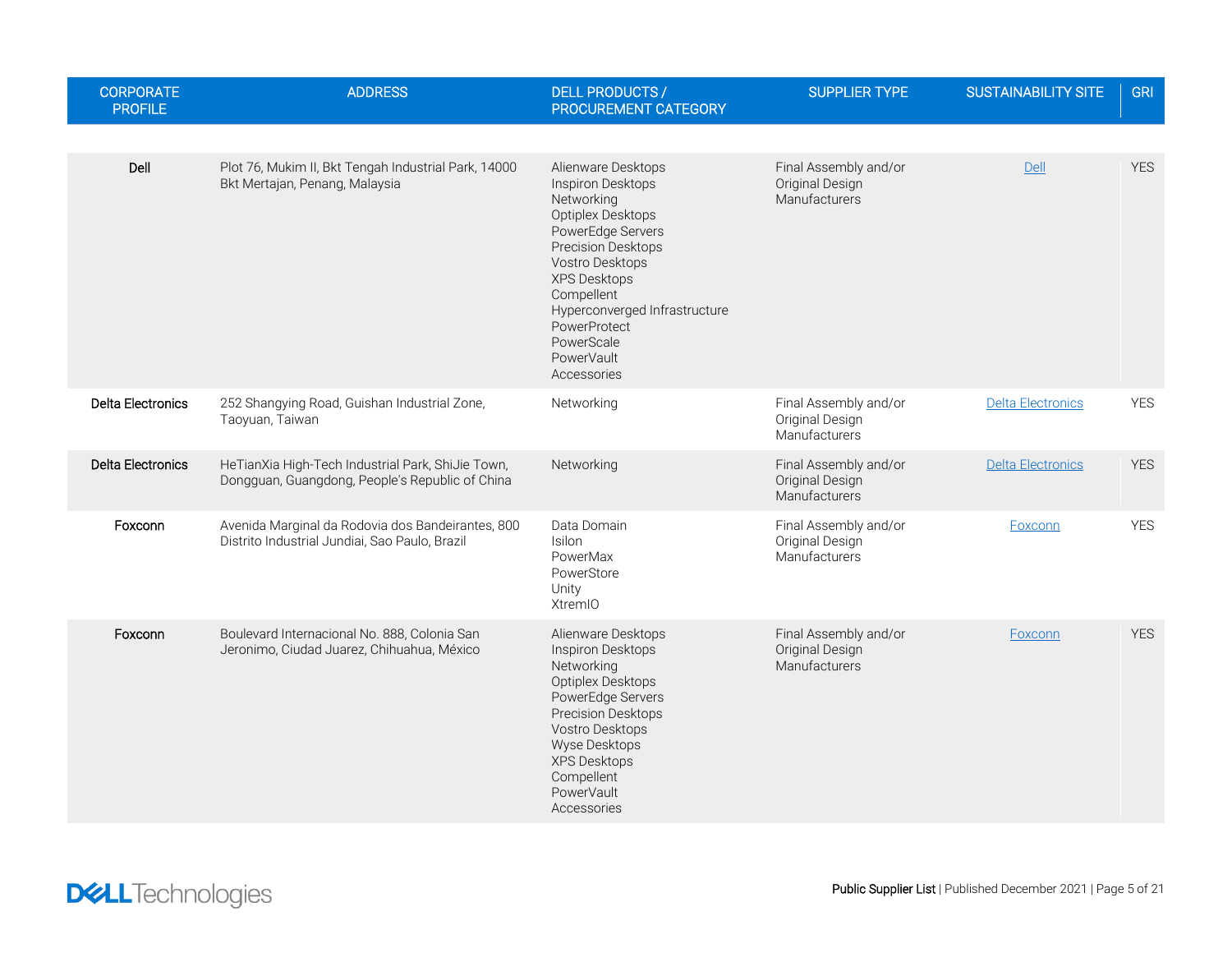| <b>CORPORATE</b><br><b>PROFILE</b> | <b>ADDRESS</b>                                                                                                                                                    | <b>DELL PRODUCTS /</b><br>PROCUREMENT CATEGORY                                                                                                                                                                                            | <b>SUPPLIER TYPE</b>                                      | <b>SUSTAINABILITY SITE</b> | <b>GRI</b> |
|------------------------------------|-------------------------------------------------------------------------------------------------------------------------------------------------------------------|-------------------------------------------------------------------------------------------------------------------------------------------------------------------------------------------------------------------------------------------|-----------------------------------------------------------|----------------------------|------------|
| Pegatron                           | 233 Jinfeng Road, Xinqu, Suzhou, Jiangsu, People's<br>Republic of China                                                                                           | Inspiron Desktops All in One<br>loT Gateway<br>Optiplex Desktops All in One<br>Accessories<br>Parts/Components                                                                                                                            | Final Assembly and/or<br>Original Design<br>Manufacturers | Pegatron                   | <b>YES</b> |
| Pegatron                           | 5 Shing Yeh Street, Kwei Shan District, Taoyuan,<br>Taiwan                                                                                                        | Latitude Rugged Notebooks<br>Latitude Rugged Tablets<br>Accessories                                                                                                                                                                       | Final Assembly and/or<br>Original Design<br>Manufacturers | Pegatron                   | <b>YES</b> |
| Pegatron                           | B01, Section C Airport Function Zone, Lianglu Cuntan<br>Free Trade Port Area, Yubei, Chongqing, People's<br>Republic of China                                     | Inspiron Notebooks<br>Vostro Notebooks<br>Accessories<br>Parts/Components                                                                                                                                                                 | Final Assembly and/or<br>Original Design<br>Manufacturers | Pegatron                   | <b>YES</b> |
| Wistron                            | 168 ZongBao Avenue, Hi-Tech Comprehensive<br>Bonded Zone (Shuangliu), Chengdu, Sichuan, People's<br>Republic of China                                             | Inspiron Desktops<br><b>Inspiron Notebooks</b><br>Latitude Notebooks<br>Optiplex Desktops<br><b>Precision Notebooks</b><br>Vostro Notebooks<br>Wyse Desktops<br>Wyse Notebooks<br><b>XPS Notebooks</b><br>Accessories<br>Parts/Components | Final Assembly and/or<br>Original Design<br>Manufacturers | Wistron                    | <b>YES</b> |
| Wistron                            | 38 East Keji Road, Zhongshan Torch Development<br>Zone, Zhongshan, Guangdong, People's Republic of<br>China                                                       | PowerEdge Servers<br>Wyse All in One<br>Accessories<br>Parts/Components                                                                                                                                                                   | Final Assembly and/or<br>Original Design<br>Manufacturers | Wistron                    | <b>YES</b> |
| Wistron                            | No.1, 2nd Floor, Building 3, Comprehensive Bonded<br>Zone, No. 11, Section 1, Zongbao Avenue, Shuangliu<br>District, Chengdu, Sichuan, People's Republic of China | Latitude Notebooks                                                                                                                                                                                                                        | Final Assembly and/or<br>Original Design<br>Manufacturers | Wistron                    | <b>YES</b> |
| <b>ADATA</b>                       | 28 Xinfa Road, Suzhou Industrial Park, Suzhou,<br>Jiangsu, People's Republic of China                                                                             | Parts/Components                                                                                                                                                                                                                          | Other direct material<br>suppliers                        | <b>ADATA</b>               | NO         |
| <b>ADATA</b>                       | Av Torquato Tapajos, 10933 - Galpao03 - OASIS,<br>Manaus, Brazil                                                                                                  | Parts/Components                                                                                                                                                                                                                          | Other direct material<br>suppliers                        | <b>ADATA</b>               | <b>NO</b>  |
| <b>ADATA</b>                       | Rodovia Sp 340, Km 142.2 Condominio Mantiqueira<br>Parque Industrial Unidade 202, Santo Antônio De<br>Posse, Sao Paulo, Brazil                                    | Parts/Components                                                                                                                                                                                                                          | Other direct material<br>suppliers                        | <b>ADATA</b>               | NO.        |

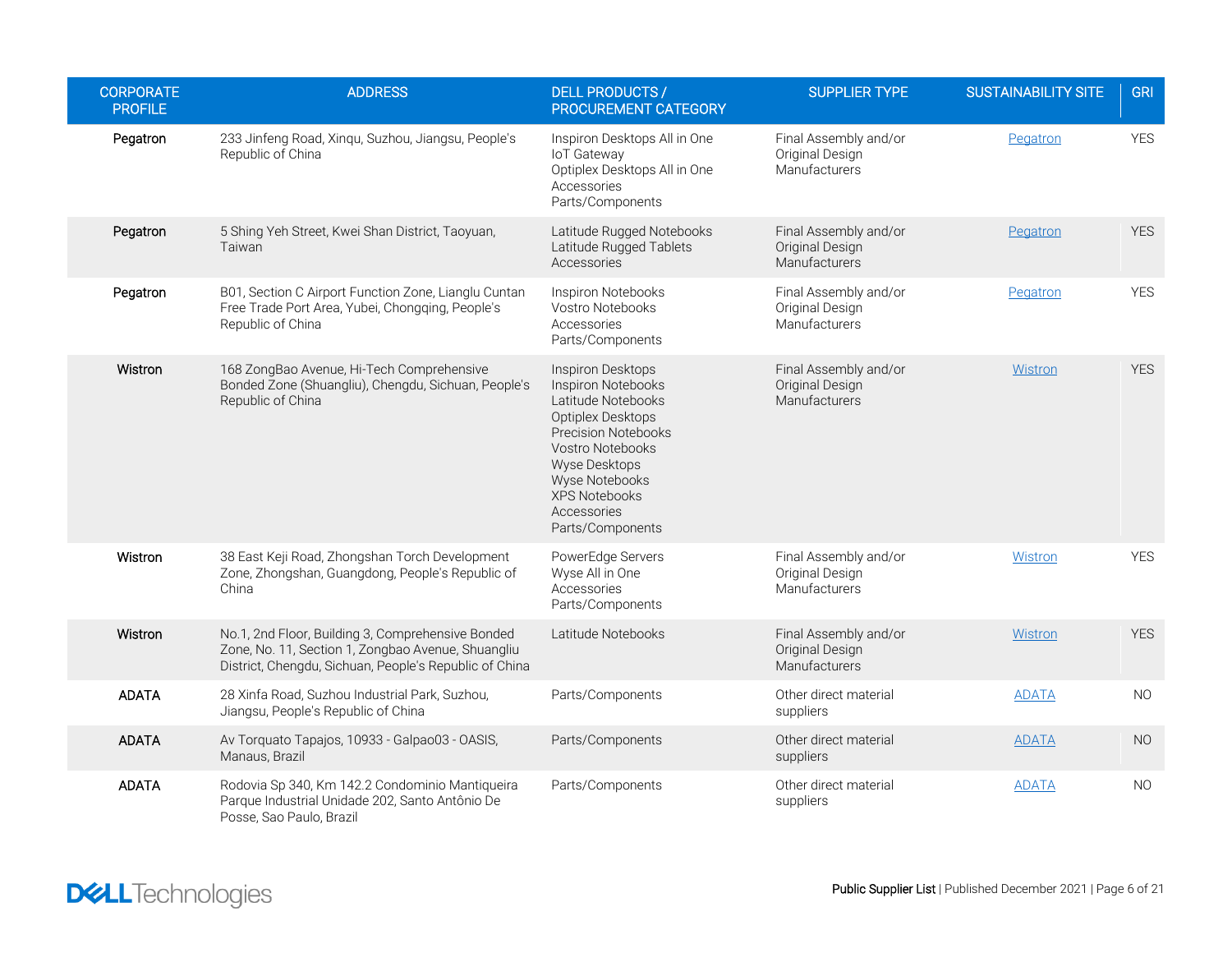| <b>CORPORATE</b><br><b>PROFILE</b> | <b>ADDRESS</b>                                                                                                        | <b>DELL PRODUCTS /</b><br>PROCUREMENT CATEGORY | <b>SUPPLIER TYPE</b>               | <b>SUSTAINABILITY SITE</b> | <b>GRI</b> |
|------------------------------------|-----------------------------------------------------------------------------------------------------------------------|------------------------------------------------|------------------------------------|----------------------------|------------|
| AMD                                | PC Partner (Dongguan) Limited, San Tun Management<br>Zone, Houjie, Dongguan, Guangdong, People's<br>Republic of China | Parts/Components                               | Other direct material<br>suppliers | <b>AMD</b>                 | <b>YES</b> |
| Artesyn                            | 104 Laguna Blvd., Laguna Technopark, Sta. Rosa<br>Laguna, Philippines                                                 | Parts/Components                               | Other direct material<br>suppliers | Emerson (Artesyn)          | <b>YES</b> |
| Artesyn                            | 62 Qi Guan Rd. West, Shiqi District Zhongshan City,<br>Guangdong, People's Republic of China                          | Parts/Components                               | Other direct material<br>suppliers | Emerson (Artesyn)          | <b>YES</b> |
| AU Optronics                       | 1 Zhongke Road, Central Science Park, 407 Taizhong,<br>Taiwan, No.1 Machang Road, Houli District, Taizhong,<br>Taiwan | Displays/LCD                                   | Other direct material<br>suppliers | <b>AU Optronics</b>        | <b>YES</b> |
| AU Optronics                       | 10 Tampines Industrial Ave 3, Tampines, Singapore                                                                     | Displays/LCD                                   | Other direct material<br>suppliers | <b>AU Optronics</b>        | <b>YES</b> |
| <b>AU Optronics</b>                | 228 Longke St, 1 Xinhe Road, Kewang Industrial Park,<br>Longtan, Taoyuan, Taiwan                                      | Displays/LCD                                   | Other direct material<br>suppliers | <b>AU Optronics</b>        | <b>YES</b> |
| <b>AU Optronics</b>                | 398 Suzhou Industrial Park, Suhong Middle Road,<br>Suzhou, People's Republic of China                                 | Displays/LCD                                   | Other direct material<br>suppliers | <b>AU Optronics</b>        | <b>YES</b> |
| <b>AU Optronics</b>                | 6 Longteng Road, Kunshan Economic & Technical<br>Development Zone, Kunshan, People's Republic of<br>China             | Displays/LCD                                   | Other direct material<br>suppliers | <b>AU Optronics</b>        | <b>YES</b> |
| <b>AU Optronics</b>                | No. 169, Zhujianglu Road, Changshou City, Suzhou,<br>People's Republic of China                                       | Displays/LCD                                   | Other direct material<br>suppliers | <b>AU Optronics</b>        | <b>YES</b> |
| <b>AU Optronics</b>                | No. 399 West JinHu Road, Wujiang Economic &<br>Technological Development Zone, Suzhou, People's<br>Republic of China  | Displays/LCD                                   | Other direct material<br>suppliers | <b>AU Optronics</b>        | <b>YES</b> |
| <b>AU Optronics</b>                | No.1621 JiangXing East Road, WuJiang District,<br>Suzhou, People's Republic of China                                  | Displays/LCD                                   | Other direct material<br>suppliers | <b>AU Optronics</b>        | <b>YES</b> |
| <b>AU Optronics</b>                | No.1689, North of Xiang'An Road, Xiang'An, Xiamen<br>City, Fujian Province, People's Republic of China                | Displays/LCD                                   | Other direct material<br>suppliers | <b>AU Optronics</b>        | <b>YES</b> |
| Auras Technology                   | 202 Kezhu Road, High-tech Industrial Development<br>Zone, Guangzhou Science City, People's Republic of<br>China       | Parts/Components                               | Other direct material<br>suppliers | Auras                      | <b>NO</b>  |
| Auras Technology                   | 68 Taoyuan Road, Processing Zone, Kunshan,<br>Jiangsu, People's Republic of China                                     | Parts/Components                               | Other direct material<br>suppliers | Auras                      | <b>NO</b>  |

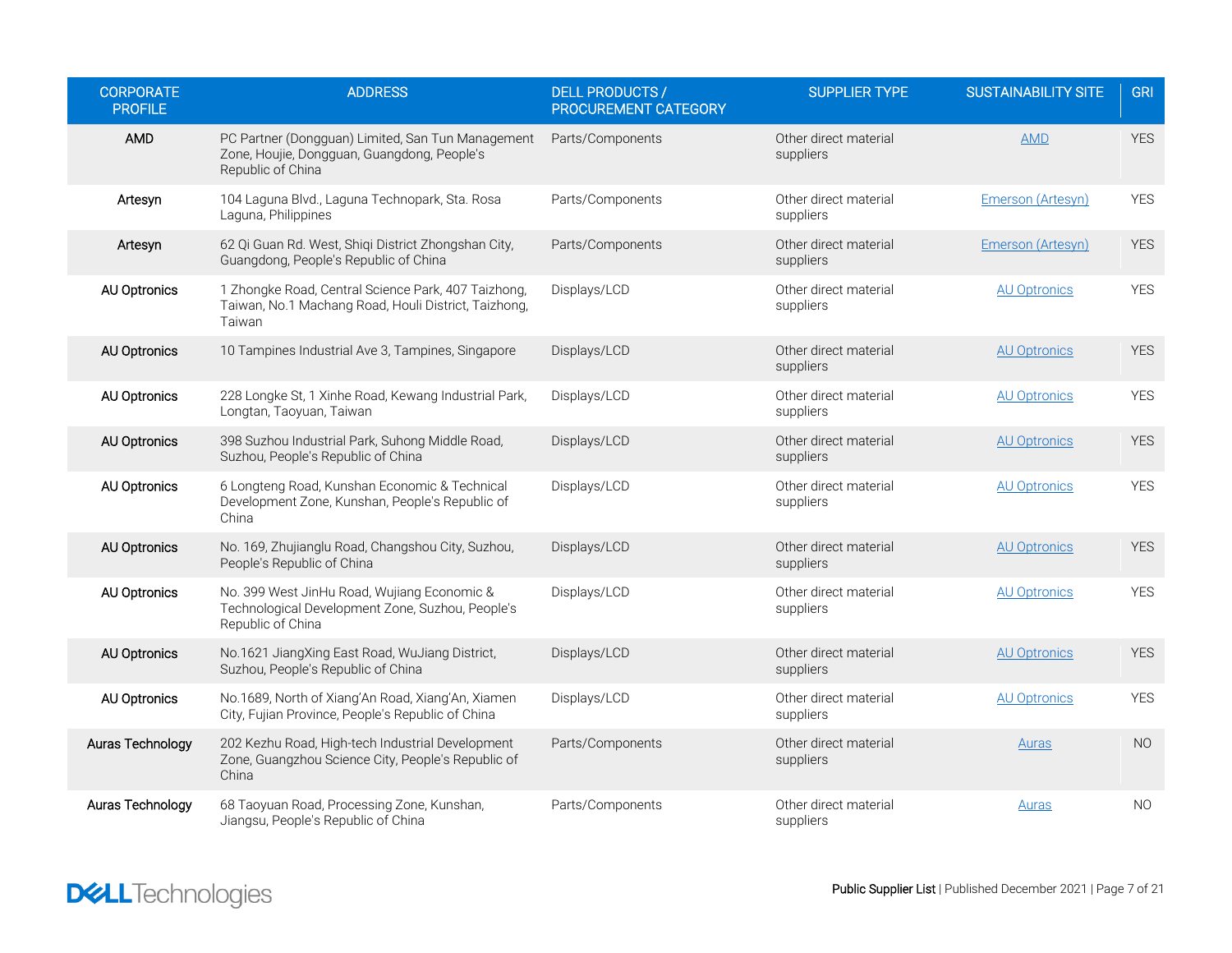| <b>CORPORATE</b><br><b>PROFILE</b> | <b>ADDRESS</b>                                                                                                                       | <b>DELL PRODUCTS /</b><br>PROCUREMENT CATEGORY | <b>SUPPLIER TYPE</b>               | <b>SUSTAINABILITY SITE</b> | <b>GRI</b>     |
|------------------------------------|--------------------------------------------------------------------------------------------------------------------------------------|------------------------------------------------|------------------------------------|----------------------------|----------------|
| <b>Bizlink</b>                     | 168 Nanhe Road, Kunshan, Jiangsu, People's Republic<br>of China                                                                      | Parts/Components                               | Other direct material<br>suppliers | <b>Bizlink</b>             | <b>YES</b>     |
| <b>Bizlink</b>                     | 2722 Lorong Jelawat 2, Kawasan Perusahaan<br>Seberang Jaya 13700, Seberang Jaya, Pulau Penang,<br>Malaysia                           | Accessories                                    | Other direct material<br>suppliers | <b>Bizlink</b>             | <b>YES</b>     |
| <b>Bizlink</b>                     | 86 Lingxia Road, Fenghuang Park, Fuyong Township,<br>Baoan District, Shenzhen, Guangdong, People's<br>Republic of China              | Parts/Components                               | Other direct material<br>suppliers | <b>Bizlink</b>             | <b>YES</b>     |
| <b>BOE</b>                         | 118 Jinghaiyi Road, BDA, Beijing, People's Republic of<br>China                                                                      | Displays/LCD                                   | Other direct material<br>suppliers | <b>BOE</b>                 | <b>YES</b>     |
| <b>BOE</b>                         | 2177 Tonglingbei Road, Xinzhan General Pilot Zone,<br>Hefei, Anhui, People's Republic Of China                                       | Displays/LCD                                   | Other direct material<br>suppliers | <b>BOE</b>                 | <b>YES</b>     |
| <b>BOE</b>                         | 36 Xihuanbei Road, Dianthus Street, Fuqing, Fuzhou,<br>Fujian, People's Republic of China                                            | Displays/LCD                                   | Other direct material<br>suppliers | <b>BOE</b>                 | <b>YES</b>     |
| <b>BOE</b>                         | 668 Longzihu Road, Xinzhan General Pilot Zone, Hefei,<br>Anhui, People's Republic of China                                           | Displays/LCD                                   | Other direct material<br>suppliers | <b>BOE</b>                 | <b>YES</b>     |
| <b>BOE</b>                         | No. 1088 Dajing Road, Economic & Technological<br>Development Zone, Wujiang District, Suzhou, Jiangsu,<br>People's Republic of China | Displays/LCD                                   | Other direct material<br>suppliers | <b>BOE</b>                 | <b>YES</b>     |
| <b>BOE</b>                         | No. 5-12 Yunhan Road, Shuitu Hi-tech Industrial Zone,<br>Chongqing, People's Republic of China                                       | Displays/LCD                                   | Other direct material<br>suppliers | <b>BOE</b>                 | <b>YES</b>     |
| <b>BOE</b>                         | No.7, Tianyou Road, QiXia District, Nanjing, Jiangsu,<br>People's Republic Of China                                                  | Displays/LCD                                   | Other direct material<br>suppliers | <b>BOE</b>                 | <b>YES</b>     |
| <b>Broad Technology</b>            | 18 - 22 Baoying Avenue, Guangzhou Free Trade Zone,<br>Guangzhou, People's Republic of China                                          | Parts/Components                               | Other direct material<br>suppliers | N <sub>O</sub>             | N <sub>O</sub> |
| <b>Broadcom</b>                    | 18, 20 Nanke 2nd Road, Tainan Science Park, Hsinshi,<br>Tainan, Taiwan                                                               | Parts/Components                               | Other direct material<br>suppliers | <b>Broadcom</b>            | <b>YES</b>     |
| <b>Broadcom</b>                    | 3333 Susan Street, Costa Mesa, California, United<br><b>States</b>                                                                   | Parts/Components                               | Other direct material<br>suppliers | <b>Broadcom</b>            | <b>YES</b>     |
| <b>Broadcom</b>                    | 46800 Bayside Parkway, Fremont, California, United<br><b>States</b>                                                                  | Parts/Components                               | Other direct material<br>suppliers | Broadcom                   | <b>YES</b>     |
| <b>Broadcom</b>                    | 483-3 Puphung-ri Thanhyun-myeun, Paju, Kyungki-do,<br>South Korea                                                                    | Parts/Components                               | Other direct material<br>suppliers | <b>Broadcom</b>            | <b>YES</b>     |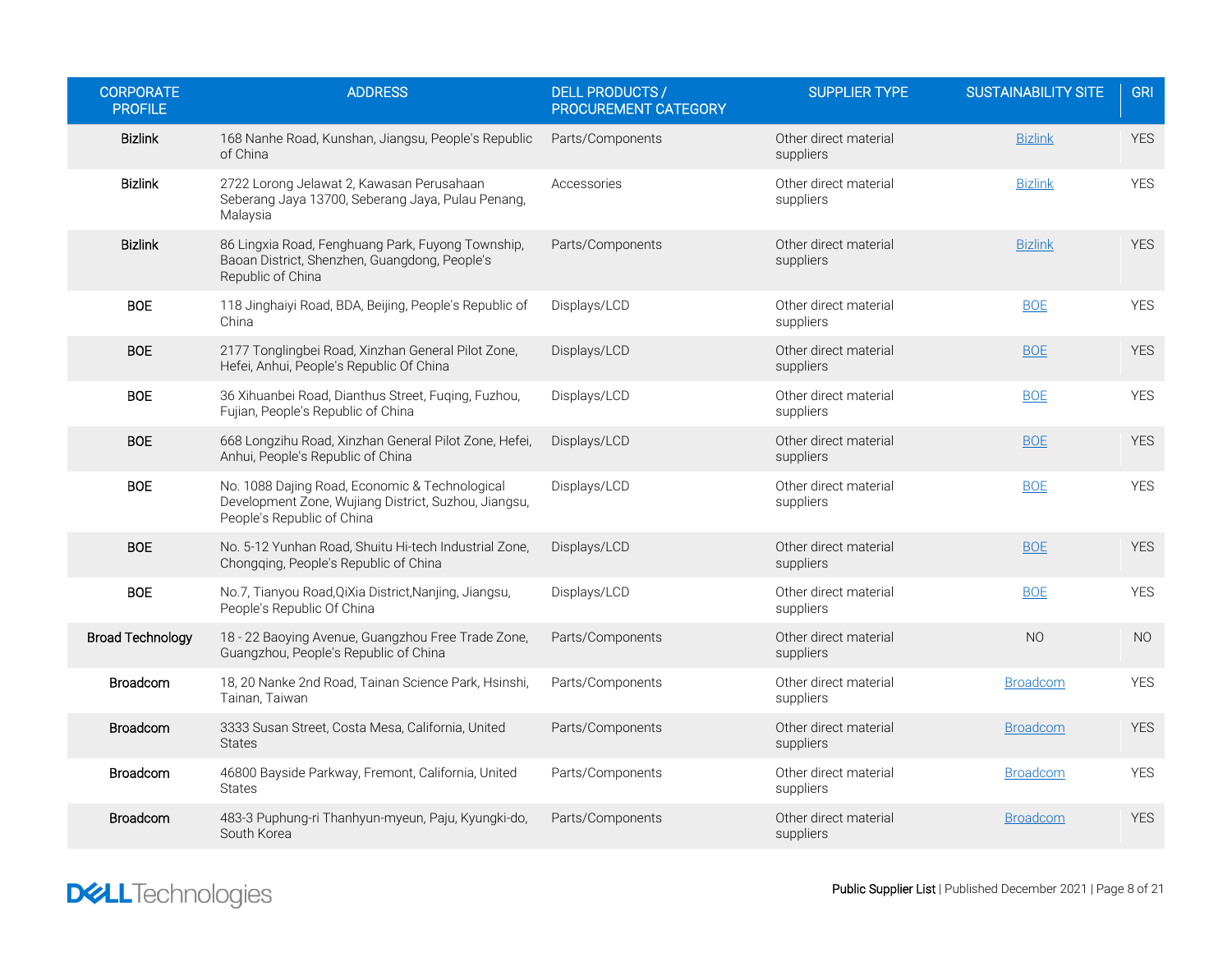| <b>CORPORATE</b><br><b>PROFILE</b> | <b>ADDRESS</b>                                                                                                                                                    | <b>DELL PRODUCTS /</b><br><b>PROCUREMENT CATEGORY</b> | <b>SUPPLIER TYPE</b>               | <b>SUSTAINABILITY SITE</b> | <b>GRI</b> |
|------------------------------------|-------------------------------------------------------------------------------------------------------------------------------------------------------------------|-------------------------------------------------------|------------------------------------|----------------------------|------------|
| <b>Broadcom</b>                    | 6th Wing, 2nd Block of Baiwangxin Industry Park,<br>Songbai Road, Nanshan District, Shenzhen,<br>Guangdong, People's Republic of China                            | Parts/Components                                      | Other direct material<br>suppliers | <b>Broadcom</b>            | <b>YES</b> |
| Broadcom                           | 870 West Maude Avenue, Sunnyvale, California, United<br><b>States</b>                                                                                             | Parts/Components                                      | Other direct material<br>suppliers | <b>Broadcom</b>            | <b>YES</b> |
| <b>Broadcom</b>                    | 88-8 Kuang-Fu Road Section 1 Sanchung, Taipei<br>Hsien. Taiwan                                                                                                    | Parts/Components                                      | Other direct material<br>suppliers | <b>Broadcom</b>            | <b>YES</b> |
| <b>Broadcom</b>                    | 90 Village No. 1, Tiwanon, Ban Mai, Muang, Pathum<br>Thani, Pathum Thani, Thailand                                                                                | Parts/Components                                      | Other direct material<br>suppliers | <b>Broadcom</b>            | <b>YES</b> |
| Broadcom                           | Building 1, 5300 California Ave, Irvine, California,<br><b>United States</b>                                                                                      | Parts/Components                                      | Other direct material<br>suppliers | <b>Broadcom</b>            | <b>YES</b> |
| Broadcom                           | Dinh Tram Industrial Park, Hoang Ninh Commune, Viet<br>Yen District, Bac Giang Province, Vietnam                                                                  | Parts/Components                                      | Other direct material<br>suppliers | <b>Broadcom</b>            | <b>YES</b> |
| Broadcom                           | East of Houhai Avenue, Nanshan District, Tiley Central<br>Business Square Phas, Unit B2801, B2901A of Tower<br>B, Shenzhen, Guangdong, People's Republic of China | Parts/Components                                      | Other direct material<br>suppliers | <b>Broadcom</b>            | <b>YES</b> |
| Broadcom                           | Funing Precision Component Co. Limited, Lot B, Que<br>Vo Industrial Zone, Nam Son Ward, Bac Ninh City, Bac<br>Ninh Province, Vietnam                              | Parts/Components                                      | Other direct material<br>suppliers | <b>Broadcom</b>            | <b>YES</b> |
| <b>Broadcom</b>                    | Lot CN8, Thach That, Quoc Oai Industrial Park, Phung<br>Xa Commune, Thach That District, Quoc Oai, Hanoi,<br>Vietnam                                              | Parts/Components                                      | Other direct material<br>suppliers | <b>Broadcom</b>            | <b>YES</b> |
| <b>Broadcom</b>                    | No.11, Fu-Yuan Road, Wuging Development Area,<br>Tianjin, People's Republic of China                                                                              | Parts/Components                                      | Other direct material<br>suppliers | <b>Broadcom</b>            | <b>YES</b> |
| <b>Broadcom</b>                    | No.118, Chung-Hua Rd., Chu-Nan Miao-Li 350, Taiwan                                                                                                                | Parts/Components                                      | Other direct material<br>suppliers | <b>Broadcom</b>            | <b>YES</b> |
| <b>Broadcom</b>                    | No.18, Lane 522, Sec.5, Chung Hwa Road, Hsinchu<br>City, Taiwan                                                                                                   | Parts/Components                                      | Other direct material<br>suppliers | <b>Broadcom</b>            | <b>YES</b> |
| <b>Broadcom</b>                    | Tsuen Wan International Centre, 68 Wang Lung St,<br>Tsuen Wan, Hong Kong                                                                                          | Parts/Components                                      | Other direct material<br>suppliers | <b>Broadcom</b>            | <b>YES</b> |
| Broadcom                           | U Zamecku 27 530 03 Pardubice IV-Pardubicky<br>Czechia                                                                                                            | Parts/Components                                      | Other direct material<br>suppliers | <b>Broadcom</b>            | <b>YES</b> |

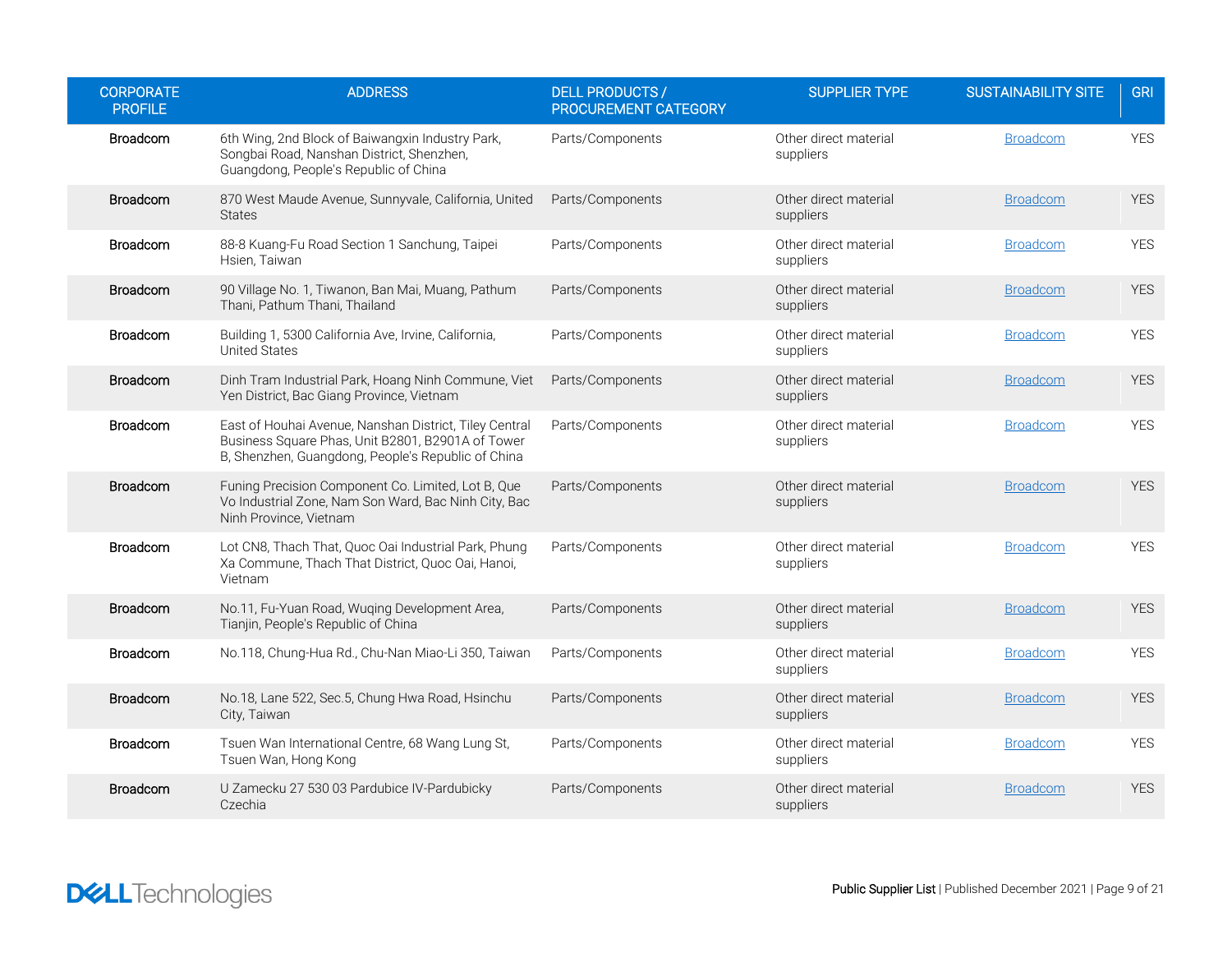| <b>CORPORATE</b><br><b>PROFILE</b>     | <b>ADDRESS</b>                                                                                                                                    | <b>DELL PRODUCTS /</b><br>PROCUREMENT CATEGORY | <b>SUPPLIER TYPE</b>               | <b>SUSTAINABILITY SITE</b> | <b>GRI</b> |
|----------------------------------------|---------------------------------------------------------------------------------------------------------------------------------------------------|------------------------------------------------|------------------------------------|----------------------------|------------|
| <b>BYD Electronic</b>                  | 1 Baoping Road, Baolong, Longgang, Shenzhen,<br>People's Republic of China                                                                        | <b>Batteries</b>                               | Other direct material<br>suppliers | <b>BYD Electronic</b>      | <b>YES</b> |
| Catcher Technology                     | 10 Yongke 5th Rd, Yongkang Dist., Tainan, Taiwan                                                                                                  | Parts/Components                               | Other direct material<br>suppliers | Catcher                    | <b>YES</b> |
| Catcher Technology                     | 21 Gu Cheng Road, SuSu Industrial Park, Suqian,<br>Jiangsu, People's Republic of China                                                            | Parts/Components                               | Other direct material<br>suppliers | Catcher                    | <b>YES</b> |
| Catcher Technology                     | 398 Renai Street, Yungkang District Tainan, Taiwan                                                                                                | Parts/Components                               | Other direct material<br>suppliers | Catcher                    | <b>YES</b> |
| <b>Catcher Technology</b>              | 500 Sec. 2, Bentian Road, Annan District, Tainan,<br>Taiwan                                                                                       | Parts/Components                               | Other direct material<br>suppliers | Catcher                    | <b>YES</b> |
| <b>CEC Panda</b>                       | No.601, Xianlin Avenue, Qixia District, Nanjing,<br>Jiangsu, People's Republic of China                                                           | Displays/LCD                                   | Other direct material<br>suppliers | N <sub>O</sub>             | <b>NO</b>  |
| Celestica                              | 204 & 215 Zone C, Savan-SENO Special Economic<br>Zone, Road No-9, Nongdurn Village, Kaison<br>Phomviharn District, Savannakhet Province, Laos PDR | Parts/Components                               | Other direct material<br>suppliers | Celestica                  | <b>YES</b> |
| Chaun Choung<br><b>Technology Corp</b> | 7 Shuanghe Road, Dianshanhu, Kunshan, Jiangsu,<br>People's Republic of China                                                                      | Parts/Components                               | Other direct material<br>suppliers | <sub>CC</sub>              | <b>YES</b> |
| Compal                                 | 326 Yixin Road, Dazhu District, Chongqing, People's<br>Republic of China                                                                          | Parts/Components                               | Other direct material<br>suppliers | Compal                     | <b>YES</b> |
| Compal                                 | No 9, Second Avenue, A Zone, Kunshan<br>Comprehensive Free Trade Zone, Kunshan, Jiangsu,<br>People's Republic of China                            | Parts/Components                               | Other direct material<br>suppliers | Compal                     | <b>YES</b> |
| Compal                                 | Rua Kanebo 175, Galpões C1 A C6 Ec12, Bairro<br>Distrito Industrial Jundiaí Business Park, Jundiaí -São<br>Paulo, Brazil                          | Parts/Components                               | Other direct material<br>suppliers | Compal                     | <b>YES</b> |
| Delta Electronics                      | 1688 Jiangxing East Road, Wujiang, Jiangsu, People's<br>Republic of China                                                                         | Parts/Components                               | Other direct material<br>suppliers | <b>Delta Electronics</b>   | <b>YES</b> |
| ECS                                    | 1 Nan Huan Road, Shajing, Bao An, Shenzhen,<br>Guangdong, People's Republic of China                                                              | Parts/Components                               | Other direct material<br>suppliers | <b>NO</b>                  | <b>NO</b>  |
| Envision                               | Av. Torquato Tapajós, 2236 - Flores Manaus - Am,<br><b>Brazil</b>                                                                                 | Displays/LCD                                   | Other direct material<br>suppliers | N <sub>O</sub>             | <b>NO</b>  |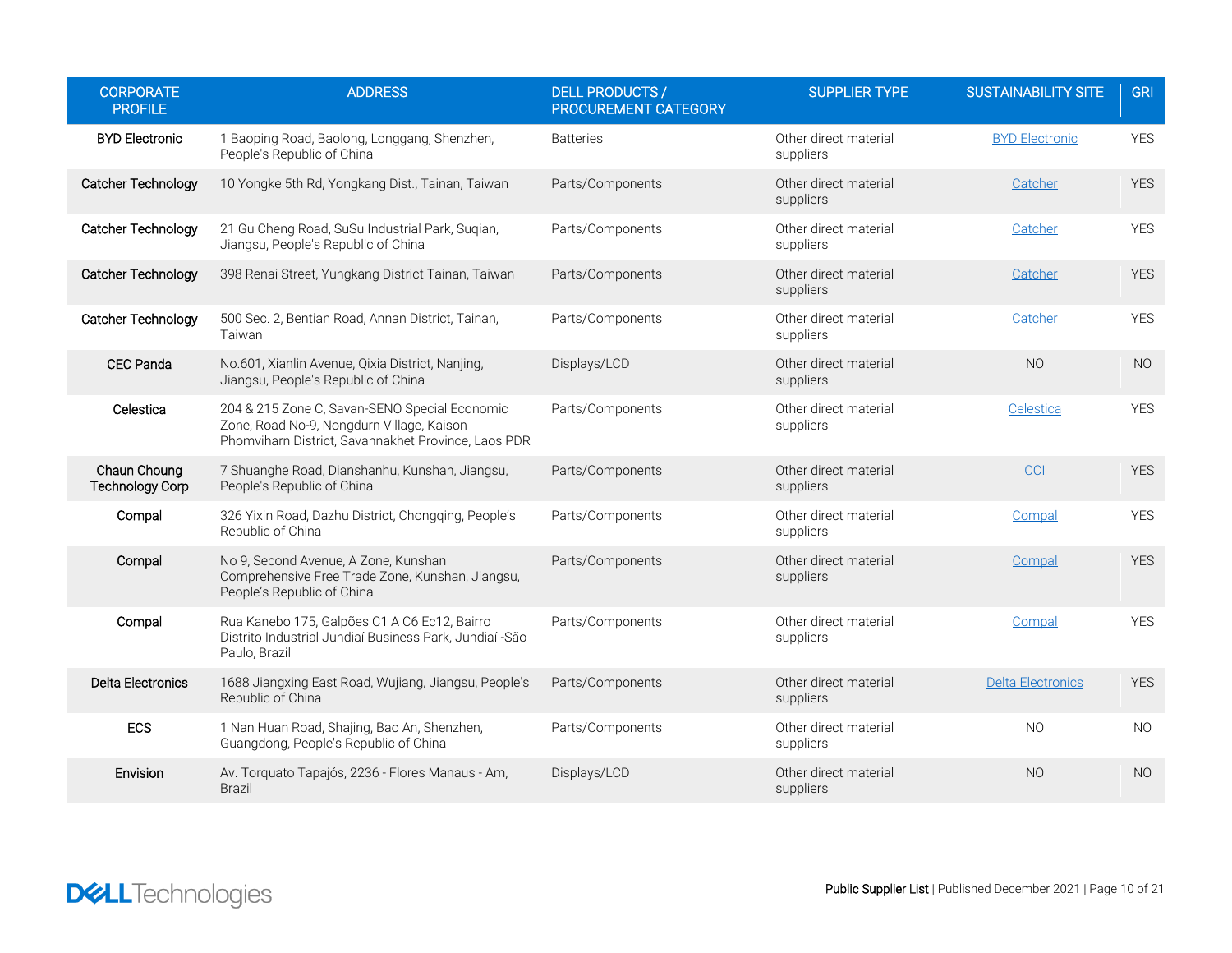| <b>CORPORATE</b><br><b>PROFILE</b> | <b>ADDRESS</b>                                                                                                          | <b>DELL PRODUCTS /</b><br>PROCUREMENT CATEGORY | <b>SUPPLIER TYPE</b>               | <b>SUSTAINABILITY SITE</b> | <b>GRI</b> |
|------------------------------------|-------------------------------------------------------------------------------------------------------------------------|------------------------------------------------|------------------------------------|----------------------------|------------|
| Fibocom                            | Baoping Road No. 1, Baolong Industry Zone,<br>Longgang Zone, Shenzhen, Guangdong, People's<br>Republic of China         | Networking                                     | Other direct material<br>suppliers | N <sub>O</sub>             | <b>NO</b>  |
| Finisar                            | Plot 1, Kinta Free Industrial Zone, Off Jalan Tunku<br>Abdul Rahman, Chemor, Perak, Malaysia                            | Networking                                     | Other direct material<br>suppliers | Finisar (II-VI)            | <b>NO</b>  |
| Finisar                            | Wuxi New District Free Trade Zone, Wuxi, Jiangsu,<br>People's Republic of China                                         | Networking                                     | Other direct material<br>suppliers | Finisar (II-VI)            | <b>NO</b>  |
| Forin                              | 7 Phoenix First Street, Xinlong Avenue, Yongchuan<br>District Chongqing, People's Republic of China                     | Parts/Components                               | Other direct material<br>suppliers | N <sub>O</sub>             | <b>NO</b>  |
| Forin                              | No. 313, Fenyang Road, Lili Town, Wujiang District,<br>Suzhou, Jiangsu, People's Republic of China                      | Parts/Components                               | Other direct material<br>suppliers | N <sub>O</sub>             | <b>NO</b>  |
| Foxconn                            | 1 East District 1st Road, Xi Yong Micro-Electronics<br>Park, Shapingba, Chongging, People's Republic of<br>China        | Displays/LCD                                   | Other direct material<br>suppliers | Foxconn                    | <b>YES</b> |
| Foxconn                            | 16 Changsha Road, Yantai Economic & Technological<br>Development Area, Yantai, People's Republic of China               | Parts/Components                               | Other direct material<br>suppliers | Foxconn                    | <b>YES</b> |
| Foxconn                            | 168 Fushikang Road, Economic Development Area,<br>Huai'an, People's Republic of China                                   | Parts/Components                               | Other direct material<br>suppliers | Foxconn                    | <b>YES</b> |
| Foxconn                            | 36 North Street, West Zone, Economic &<br>Technological Development Area, Tianjin, Hebei,<br>People's Republic of China | Parts/Components                               | Other direct material<br>suppliers | Foxconn                    | <b>YES</b> |
| Foxconn                            | 4401, Shangdu Road, Baisha Town, Zhongmou, Henan<br>Sheng, People's Republic of China                                   | Parts/Components                               | Other direct material<br>suppliers | Foxconn                    | <b>YES</b> |
| Foxconn                            | 880 Zi-Zhu Road, Hi-Tech Industrial Park Kunshan,<br>Jiangsu, People's Republic of China                                | Parts/Components                               | Other direct material<br>suppliers | Foxconn                    | <b>YES</b> |
| Foxconn                            | Avenida Ipê, 535 - Distrito Industrial, Manaus, Brazil                                                                  | Parts/Components                               | Other direct material<br>suppliers | Foxconn                    | <b>YES</b> |
| Foxconn                            | Foxconn Nanning Sci-Tech Park, 51 Tongle Avenue,<br>Nanning, Guangxi, People's Republic of China                        | Networking                                     | Other direct material<br>suppliers | Foxconn                    | <b>YES</b> |
| Foxconn                            | FXN Technology Group, 2nd Optics Valley Road, East<br>Lake Development Zone, Wuhan, People's Republic of<br>China       | Parts/Components                               | Other direct material<br>suppliers | Foxconn                    | <b>YES</b> |

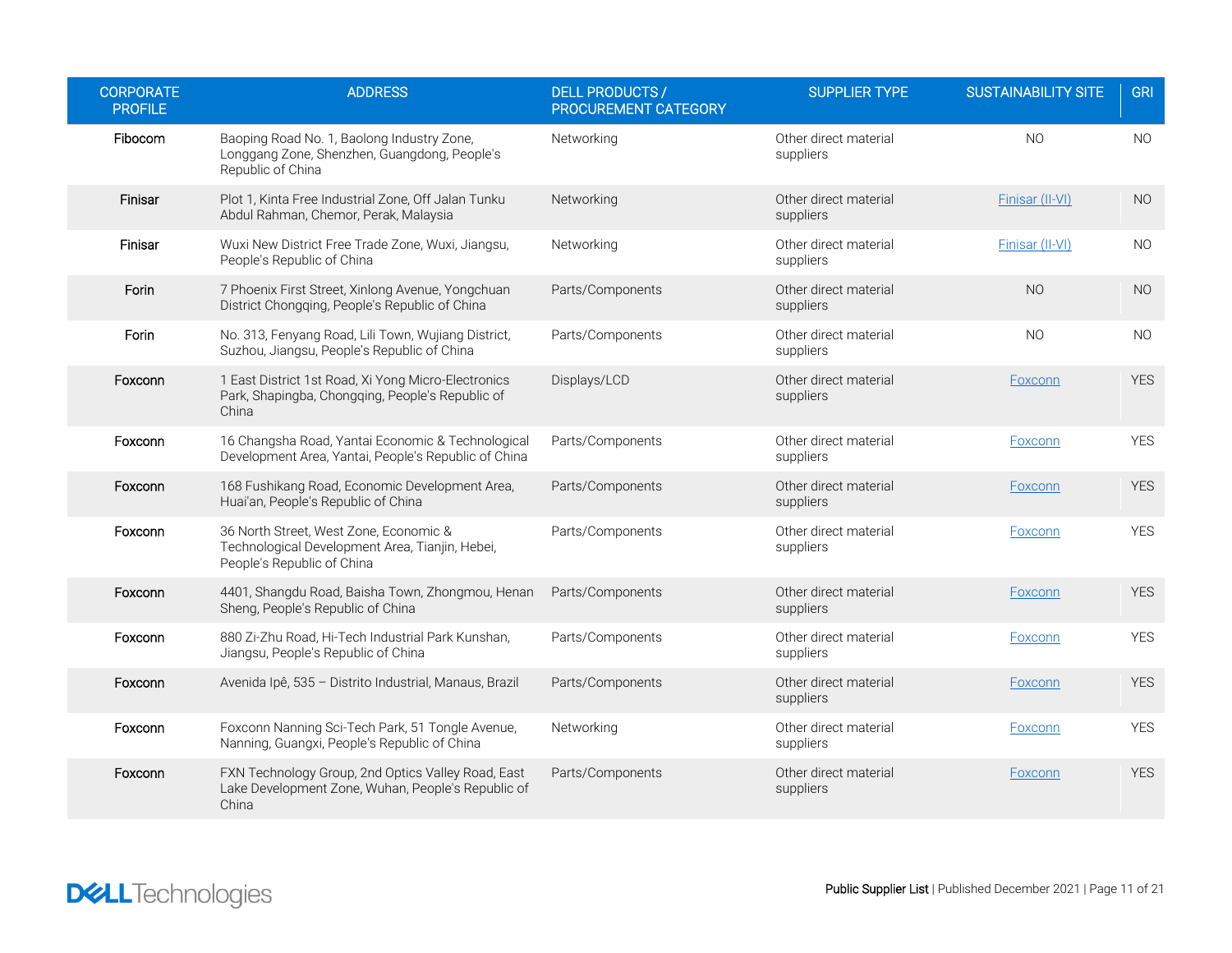| <b>CORPORATE</b><br><b>PROFILE</b> | <b>ADDRESS</b>                                                                                                      | <b>DELL PRODUCTS /</b><br>PROCUREMENT CATEGORY | <b>SUPPLIER TYPE</b>               | <b>SUSTAINABILITY SITE</b> | <b>GRI</b>     |
|------------------------------------|---------------------------------------------------------------------------------------------------------------------|------------------------------------------------|------------------------------------|----------------------------|----------------|
| <b>Gold Circuit</b>                | 113 Xi-Yuan Road, Chung Li Industrial Zone, Chung Li<br>Town-City, Taoyuan, Taiwan                                  | Parts/Components                               | Other direct material<br>suppliers | <b>Gold Circuit</b>        | <b>YES</b>     |
| <b>Gold Circuit</b>                | 238 Jin Feng Road, Suzhou, Jiangsu, People's<br>Republic of China                                                   | Parts/Components                               | Other direct material<br>suppliers | <b>Gold Circuit</b>        | <b>YES</b>     |
| <b>Gold Circuit</b>                | 816 Southeast Avenue, Changshu Hi-Tech Industrial<br>Development Zone, Jiangsu, People's Republic of<br>China       | Parts/Components                               | Other direct material<br>suppliers | <b>Gold Circuit</b>        | <b>YES</b>     |
| <b>Gold Circuit</b>                | 9 Jiulong Road, Changkun Industrial Park, Southeast<br>Development Zone, Changshu, People's Republic of<br>China    | Parts/Components                               | Other direct material<br>suppliers | <b>Gold Circuit</b>        | <b>YES</b>     |
| Hannstar                           | 97 Chengjiang East Road, Jiangyin, Jiangsu, People's<br>Republic of China                                           | Parts/Components                               | Other direct material<br>suppliers | N <sub>O</sub>             | <b>NO</b>      |
| Henghao Technology                 | 520 Nanbang Road, Kunshan, People's Republic of<br>China                                                            | Displays/LCD                                   | Other direct material<br>suppliers | <b>NO</b>                  | N <sub>O</sub> |
| Innolux                            | 3 Huansi Road, Southern Taiwan Science Park, Tainan,<br>Taiwan                                                      | Displays/LCD                                   | Other direct material<br>suppliers | Innolux                    | <b>YES</b>     |
| Innolux                            | 6 Yangzi River South Road, Ningbo Export Processing<br>Zone, Ningbo, Zhejiang, People's Republic of China           | Displays/LCD                                   | Other direct material<br>suppliers | Innolux                    | <b>YES</b>     |
| Innolux                            | Xingye North Road, Nanhai Science & Technology<br>Industry Garden, Foshan, Guangdong, People's<br>Republic of China | Displays/LCD                                   | Other direct material<br>suppliers | <b>Innolux</b>             | <b>YES</b>     |
| Intel                              | 109 Huaihe Road, Dalian, Liaoning, People's Republic<br>of China                                                    | Parts/Components                               | Other direct material<br>suppliers | Intel                      | <b>YES</b>     |
| Intel                              | 1600 Rio Rancho Boulevard, S. M/S Rr7-305, Rio<br>Rancho, New Mexico, United States of America                      | Parts/Components                               | Other direct material<br>suppliers | Intel                      | <b>YES</b>     |
| Intel                              | 2501 NW 229th Avenue, Hillsboro, Oregon, United<br><b>States of America</b>                                         | Parts/Components                               | Other direct material<br>suppliers | Intel                      | <b>YES</b>     |
| Intel                              | 3585 SW 198th Avenue, Aloha, Oregon, United States<br>of America                                                    | Parts/Components                               | Other direct material<br>suppliers | Intel                      | <b>YES</b>     |
| Intel                              | 4500 S. Dobson Road M/S Oc2-222, Chandler, Arizona,<br>United States of America                                     | Parts/Components                               | Other direct material<br>suppliers | Intel                      | <b>YES</b>     |
| Intel                              | 5000 W. Chandler Boulevard, Chandler, Arizona, United<br><b>States of America</b>                                   | Parts/Components                               | Other direct material<br>suppliers | Intel                      | <b>YES</b>     |

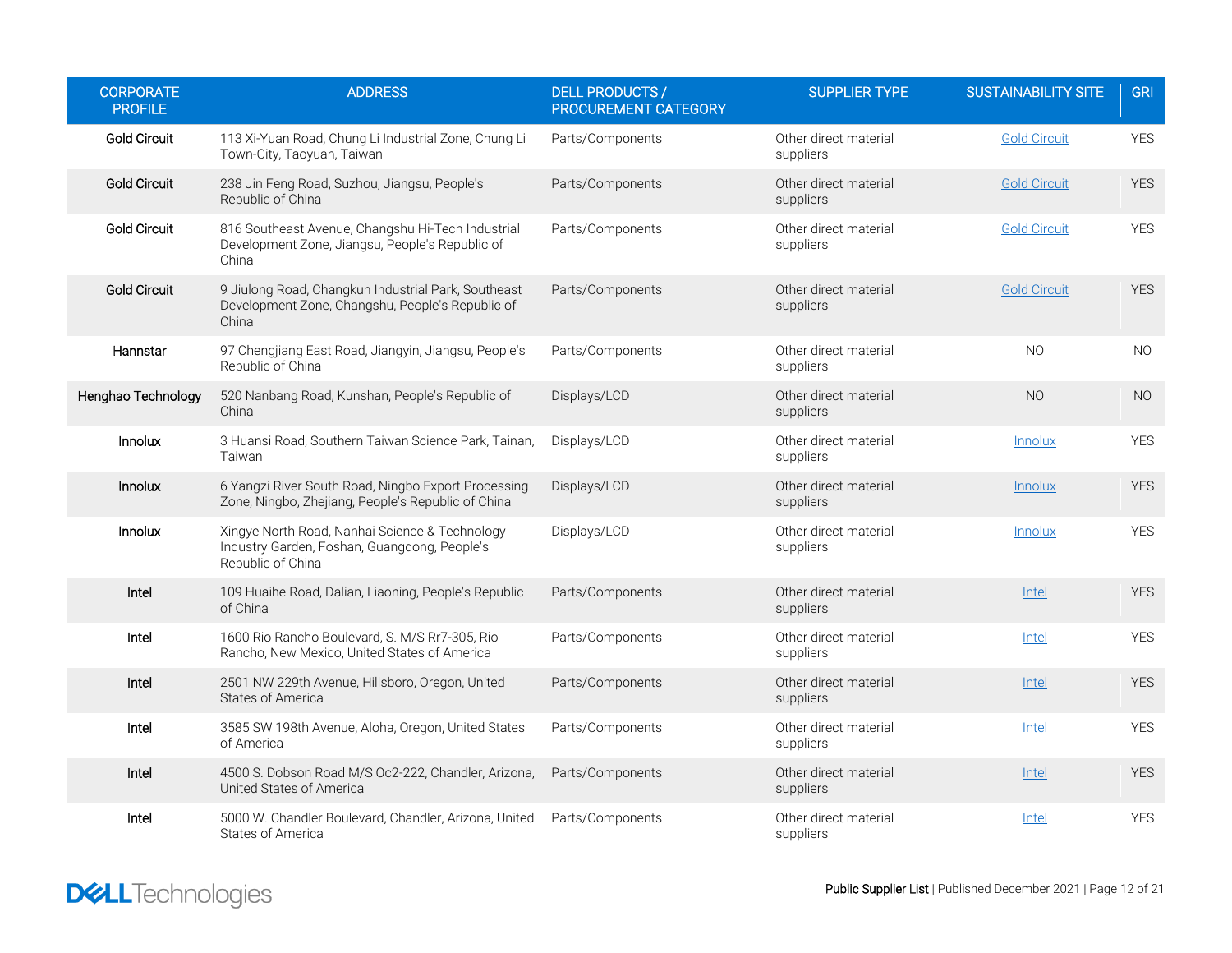| <b>CORPORATE</b><br><b>PROFILE</b> | <b>ADDRESS</b>                                                                                                                    | <b>DELL PRODUCTS /</b><br>PROCUREMENT CATEGORY | <b>SUPPLIER TYPE</b>               | <b>SUSTAINABILITY SITE</b> | <b>GRI</b> |
|------------------------------------|-----------------------------------------------------------------------------------------------------------------------------------|------------------------------------------------|------------------------------------|----------------------------|------------|
| Intel                              | 75 Reed Road, Hudson, Massachusetts, United States<br>of America                                                                  | Parts/Components                               | Other direct material<br>suppliers | Intel                      | <b>YES</b> |
| Intel                              | Bayan Lepas Free Industrial Zone Phase 3, Halaman<br>Kampung Jawa, Penang, Malaysia                                               | Parts/Components                               | Other direct material<br>suppliers | Intel                      | <b>YES</b> |
| Intel                              | Calle 129 La Ribera Belen Heredia, Costa Rica                                                                                     | Parts/Components                               | Other direct material<br>suppliers | Intel                      | <b>YES</b> |
| Intel                              | Collinstown Industrial Park, Leixlip, County Kildare,<br>Ireland                                                                  | Parts/Components                               | Other direct material<br>suppliers | Intel                      | <b>YES</b> |
| Intel                              | I2 Road D1, Saigon Hi-Tech Park, District 9, Ho Chi<br>Minh City, Ho Chi Minh, Vietnam                                            | Parts/Components                               | Other direct material<br>suppliers | Intel                      | <b>YES</b> |
| Intel                              | Lot 8, Jalan Hi-Tech 2/3 Kulim Hi-Tech Park Kulim<br>Kedah Darul Aman, Malaysia                                                   | Parts/Components                               | Other direct material<br>suppliers | Intel                      | <b>YES</b> |
| Intel                              | New Industrial Area 2, South District, Israel                                                                                     | Parts/Components                               | Other direct material<br>suppliers | <b>Intel</b>               | <b>YES</b> |
| Intel                              | No. 8-1, Kexin Road, Chengdu High-Tech Zone (West),<br>Chengdu, Sichuan, People's Republic of China                               | Parts/Components                               | Other direct material<br>suppliers | Intel                      | <b>YES</b> |
| Interplex Holdings,<br>Ltd.        | 36 Xing Ming Street, CSS Industrial Park, Suzhou,<br>People's Republic of China                                                   | Parts/Components                               | Other direct material<br>suppliers | Interplex                  | <b>YES</b> |
| Interplex Holdings,<br>Ltd         | 819 XuanHuang Highway, Nanhui Industrial Park,<br>Shanghai, People's Republic of China                                            | Parts/Components                               | Other direct material<br>suppliers | Interplex                  | <b>YES</b> |
| Interplex Holdings,<br>Ltd         | No. 484, Xiaojin Section of Jinlong Road, Luoyang<br>Street, Boluo County, Huizhou City, Guangdong,<br>People's Republic of China | Parts/Components                               | Other direct material<br>suppliers | Interplex                  | <b>YES</b> |
| Inventec                           | 789 Puxing Road, Caohejing Export Processing Zone,<br>Pujiang, Minhang, Shanghai, People's Republic of<br>China                   | Parts/Components                               | Other direct material<br>suppliers | Inventec                   | <b>YES</b> |
| Inventec                           | 88 Dazhi Road, Taoyuan, Taiwan                                                                                                    | Parts/Components                               | Other direct material<br>suppliers | Invented                   | <b>YES</b> |
| <b>IVO</b>                         | 1 Longteng Road, Kunshan, Jiangsu, People's Republic<br>of China                                                                  | Displays/LCD                                   | Other direct material<br>suppliers | N <sub>O</sub>             | <b>NO</b>  |
| <b>IVO</b>                         | 68 Xinxiang Road, Kunshan, Jiangsu, People's<br>Republic of China                                                                 | Displays/LCD                                   | Other direct material<br>suppliers | N <sub>O</sub>             | <b>NO</b>  |

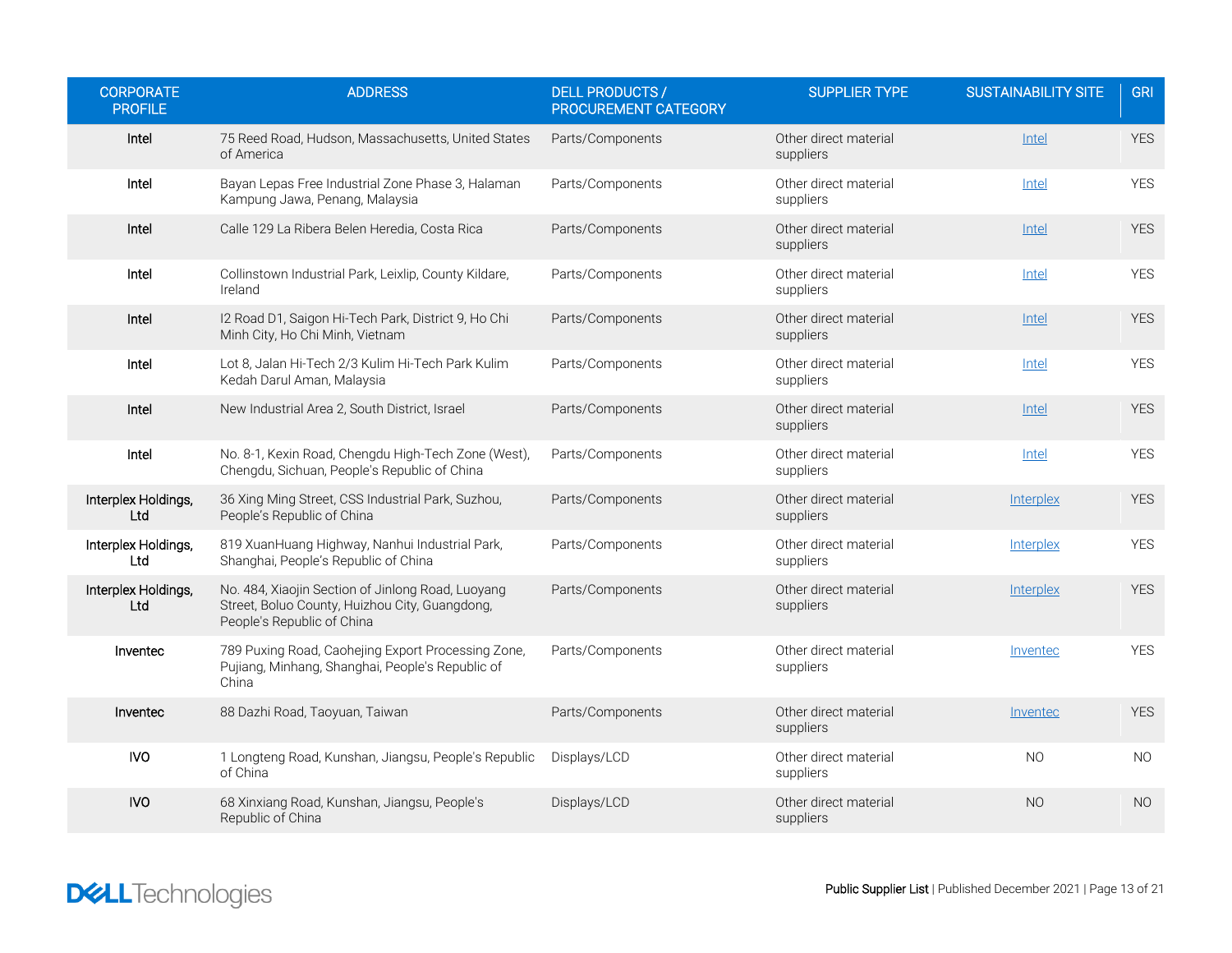| <b>CORPORATE</b><br><b>PROFILE</b>           | <b>ADDRESS</b>                                                                                                           | <b>DELL PRODUCTS /</b><br>PROCUREMENT CATEGORY | <b>SUPPLIER TYPE</b>               | <b>SUSTAINABILITY SITE</b> | <b>GRI</b>     |
|----------------------------------------------|--------------------------------------------------------------------------------------------------------------------------|------------------------------------------------|------------------------------------|----------------------------|----------------|
| Jarlly                                       | 12 Xingui Road, Lincun Village, Tangxia Township,<br>Dongguan, Guangdong, People's Republic of China                     | Parts/Components                               | Other direct material<br>suppliers | Jarlly                     | N <sub>O</sub> |
| Jarlly                                       | 639 Guangzhong Road, Zhuanqiao Township,<br>Minhang, Shanghai, People's Republic of China                                | Parts/Components                               | Other direct material<br>suppliers | Jarlly                     | <b>NO</b>      |
| Jarlly                                       | 989 Biging North Road, Chongqing, Shanxian, Biguan<br>Sub-District, People's Republic of China                           | Parts/Components                               | Other direct material<br>suppliers | Jarlly                     | N <sub>O</sub> |
| Jarlly                                       | Building 2, 138 Xinli Road, Shipu, Qiandeng, Kunshan,<br>People's Republic of China                                      | Parts/Components                               | Other direct material<br>suppliers | Jarlly                     | NO.            |
| Jarlly                                       | E1 Building, Lebang Industrial Park, 99 Yudai West<br>Road, Yushan Town, Kunshan, Jiangsu, People's<br>Republic of China | Parts/Components                               | Other direct material<br>suppliers | Jarlly                     | <b>NO</b>      |
| Jarlly                                       | Furong Road, Rong Qiao Economy & Technology<br>Developing Zone, Siming, Fuqing, People's Republic of<br>China            | Parts/Components                               | Other direct material<br>suppliers | Jarlly                     | N <sub>O</sub> |
| Jarlly                                       | No. 13, Wugong 5th Road, Hsin Chung Dist, New<br>Taipei City, Taiwan                                                     | Parts/Components                               | Other direct material<br>suppliers | Jarlly                     | <b>NO</b>      |
| Ju Teng - Suzhou<br>Dazhi<br>Communications  | 1655 Zhongshan North Road, Songling Town, Suzhou,<br>Jiangsu, People's Republic of China                                 | Parts/Components                               | Other direct material<br>suppliers | Ju Teng                    | <b>NO</b>      |
| Ju Teng<br>Communication<br>Accessory        | 1 Juteng Avenue, Neijiang Economy Development<br>Zone, Sichuan, People's Republic of China                               | Parts/Components                               | Other direct material<br>suppliers | Ju Teng                    | <b>NO</b>      |
| Ju Teng Electronic<br>Technology             | 28 Xianglong Road, Taizhou Pharmaceutical Hi-Tech<br>Development Zone, Jiangsu, People's Republic of<br>China            | Parts/Components                               | Other direct material<br>suppliers | Ju Teng                    | <b>NO</b>      |
| Juteng - Hongya<br>Technology<br>Corporation | No. 12, Gong Yeh Road, Guantien Industrial Zone,<br>Tainan Hsien, Taiwan                                                 | Parts/Components                               | Other direct material<br>suppliers | Ju Teng                    | <b>NO</b>      |
| Kingston                                     | 1 Yinglun Road, Waigaoqiao Free Trade Zone,<br>Shanghai, People's Republic of China                                      | Parts/Components                               | Other direct material<br>suppliers | Kingston                   | <b>YES</b>     |
| Kingston                                     | 1-5 Li-Hsin Road 1, Hsinchu Science Industrial Park,<br>Hsinchu, Taiwan                                                  | Parts/Components                               | Other direct material<br>suppliers | Kingston                   | <b>YES</b>     |

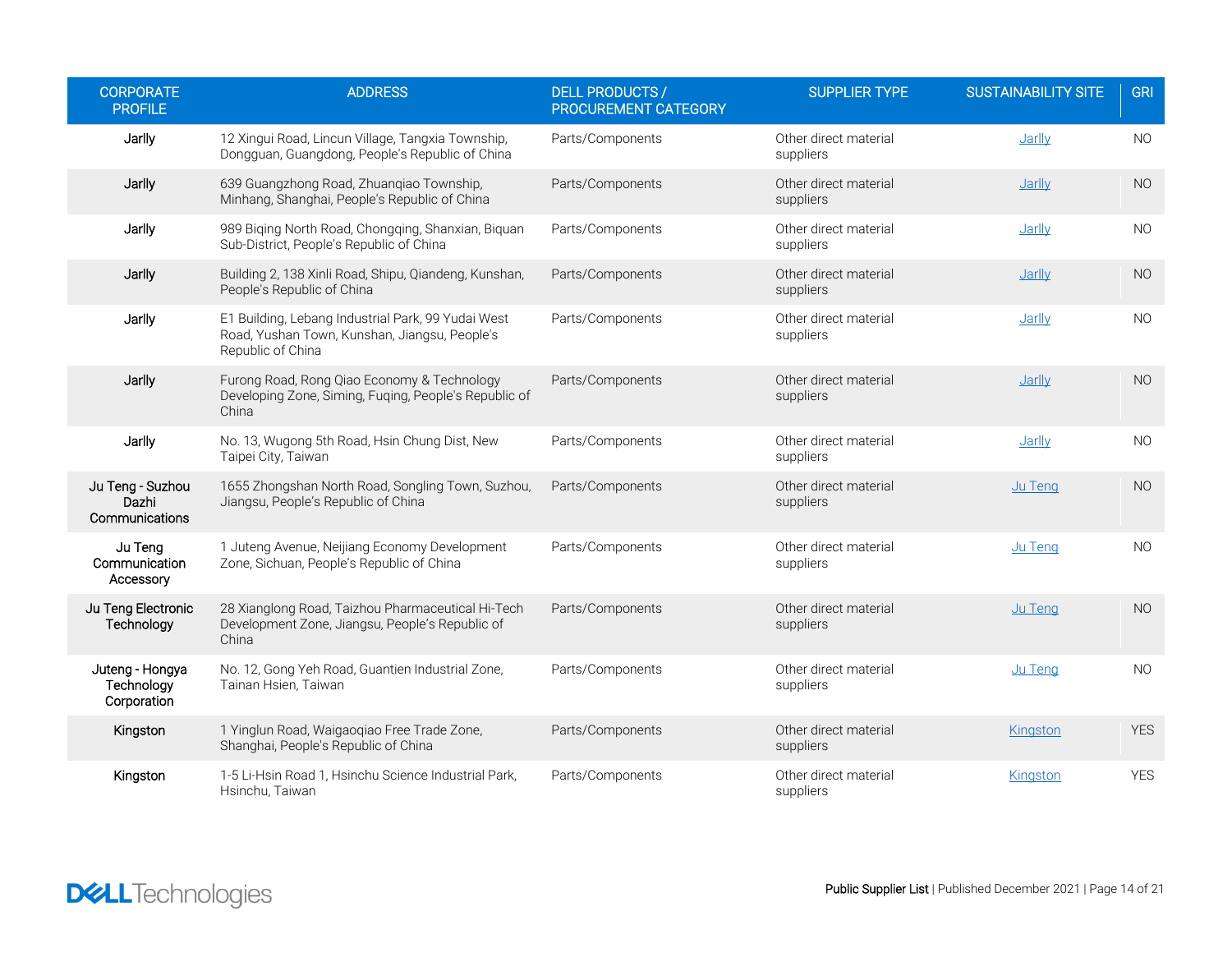| <b>CORPORATE</b><br><b>PROFILE</b> | <b>ADDRESS</b>                                                                                                                          | <b>DELL PRODUCTS /</b><br><b>PROCUREMENT CATEGORY</b> | <b>SUPPLIER TYPE</b>               | <b>SUSTAINABILITY SITE</b> | <b>GRI</b>     |
|------------------------------------|-----------------------------------------------------------------------------------------------------------------------------------------|-------------------------------------------------------|------------------------------------|----------------------------|----------------|
| Kioxia                             | 103 East Main Avenue Extension, Special Export<br>Processing Zone, Laguna Technopark, Binan, Laguna,<br>Philippines                     | Parts/Components                                      | Other direct material<br>suppliers | Kioxia                     | <b>YES</b>     |
| Kioxia                             | 60 Moo 8, Sethakij Road, Klong Maduea, Kratoom<br>Bean, Thailand                                                                        | Parts/Components                                      | Other direct material<br>suppliers | Kioxia                     | <b>YES</b>     |
| Korrun                             | 1555 Tongle East Road, Nangiao, Chuzhou, Anhui,<br>People's Republic of China                                                           | Accessories                                           | Other direct material<br>suppliers | Korrun                     | N <sub>O</sub> |
| Korrun                             | Jl.Semarang-Purwodadi Km.26,5<br>Gebangan, Tegowanu, Grobogan Provinsi Jawa<br>Tengah, Semarang, Indonesia                              | Accessories                                           | Other direct material<br>suppliers | Korrun                     | <b>NO</b>      |
| Korrun                             | National Road No 3, Phum Svay Tearb, Khum Ant<br>Popel, Srok Kng Pisey, Komgpong Speu Province,<br>Cambodia                             | Accessories                                           | Other direct material<br>suppliers | Korrun                     | <b>NO</b>      |
| Laibao                             | No. 299 Yunfu Road, Beibei District, Chongqing,<br>People's Republic of China                                                           | Display/LCD                                           | Other direct material<br>suppliers | <b>NO</b>                  | <b>NO</b>      |
| <b>LG Chemical</b>                 | 17 Hengyi Road, Nanjing Economical & Technological<br>Development Zone, Nanjing, People's Republic of<br>China                          | <b>Batteries</b>                                      | Other direct material<br>suppliers | LG Chemical                | <b>YES</b>     |
| <b>LG Chemical</b>                 | 2nd Building, 5th Electrical Area, Phoenix Lake<br>Industrial Park, Youngchuan, Chongqing, People's<br>Republic of China                | <b>Batteries</b>                                      | Other direct material<br>suppliers | <b>LG Chemical</b>         | <b>YES</b>     |
| <b>LG Display</b>                  | 245, LG-ro, Wollong-myeon, Paju-si, Gyeonggi-do,<br>South Korea                                                                         | Displays/LCD                                          | Other direct material<br>suppliers | <b>LG Display</b>          | <b>YES</b>     |
| LG Display                         | 88 Kaida Road, Science City, Gaoxin Industrial<br>Development Zone, Guanzhou, Guangdong, People's<br>Republic of China                  | Displays/LCD                                          | Other direct material<br>suppliers | <b>LG Display</b>          | <b>YES</b>     |
| LG Display                         | No.1 LG Road, LG Industrial Park, Nanjing Economic &<br>Technological Development Zone, Nanjing, Jiangsu,<br>People's Republic of China | Displays/LCD                                          | Other direct material<br>suppliers | <b>LG Display</b>          | <b>YES</b>     |
| Lite-On                            | 108 Jin Feng Road, Jiulongpo, Chongqing, People's<br>Republic of China                                                                  | Parts/Components                                      | Other direct material<br>suppliers | Lite-On                    | <b>YES</b>     |
| Lite-On                            | 269 Middle of Technology Road, Hengjiao Ind, Shijie,<br>Dongguan, People's Republic of China                                            | Parts/Components                                      | Other direct material<br>suppliers | Lite-On                    | <b>YES</b>     |

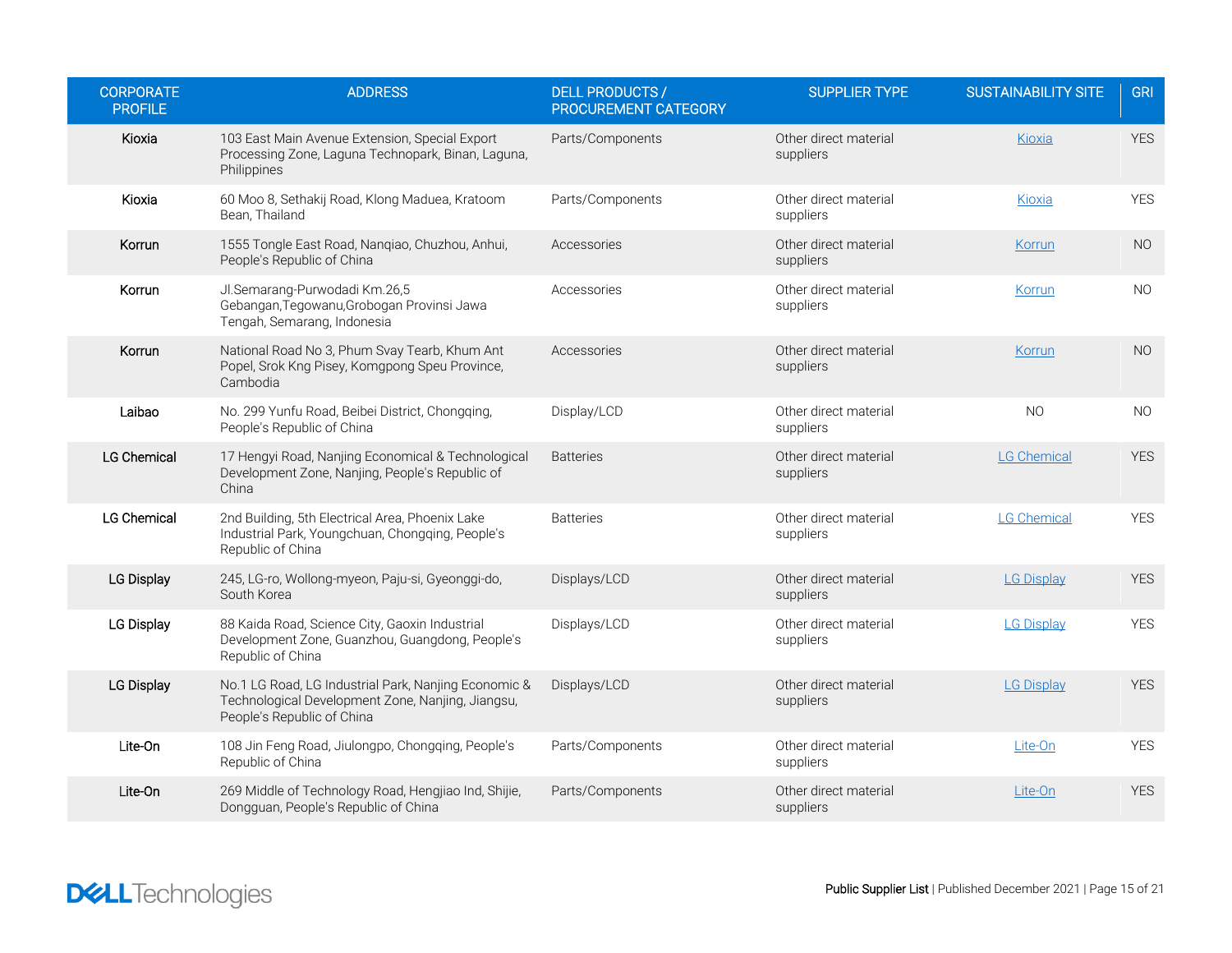| <b>CORPORATE</b><br><b>PROFILE</b> | <b>ADDRESS</b>                                                                                            | <b>DELL PRODUCTS /</b><br>PROCUREMENT CATEGORY | <b>SUPPLIER TYPE</b>               | <b>SUSTAINABILITY SITE</b> | <b>GRI</b> |
|------------------------------------|-----------------------------------------------------------------------------------------------------------|------------------------------------------------|------------------------------------|----------------------------|------------|
| Lite-On                            | 299 Zhenan W Road, Dongguan, Guangdong, People's<br>Republic of China                                     | Parts/Components                               | Other direct material<br>suppliers | Lite-On                    | <b>YES</b> |
| Lite-On                            | 5675 Avenida Torquato Tapajós, Novo Israel, Manaus,<br>AM, Brazil                                         | Parts/Components                               | Other direct material<br>suppliers | Lite-On                    | <b>YES</b> |
| Lite-On                            | 88 Yanghu Road, Wujin Hi-Tech Industrial<br>Development Zone, Jiangsu, People's Republic of<br>China      | Parts/Components                               | Other direct material<br>suppliers | Lite-On                    | <b>YES</b> |
| Lite-On                            | Guangpu W. Road, No. 25, Guangzhou Science Park,<br>Guangzhou City, People's Republic of China            | Parts/Components                               | Other direct material<br>suppliers | Lite-On                    | <b>YES</b> |
| Lite-On                            | Huike Road, Export Processing Zone, West of Beihai<br>Avenue, Beihai, Guangxi, People's Republic of China | Parts/Components                               | Other direct material<br>suppliers | Lite-On                    | <b>YES</b> |
| Marvell Technology                 | 2736 Mukim 1, Lorong Perusahaan Baru, Penang,<br>Malaysia                                                 | Networking                                     | Other direct material<br>suppliers | Marvell                    | NO         |
| Marvell Technology                 | Plot 44, Bayan Lepas Industrial Park IV, Bayan Lepas,<br>Penang, Malaysia                                 | Networking                                     | Other direct material<br>suppliers | Marvell                    | <b>NO</b>  |
| Micron Technology                  | 1063 Plot 19, Tingkat Perusahaan 6, Prai Industrial<br>Estate Prai, Penang, Malaysia                      | Parts/Components                               | Other direct material<br>suppliers | Micron                     | <b>YES</b> |
| Micron Technology                  | 429-1 Sanfeng Road, Houli District, Taichung, Taiwan                                                      | Parts/Components                               | Other direct material<br>suppliers | Micron                     | <b>YES</b> |
| Micron Technology                  | 667 Fuhsing 3rd Road, Hwaya Technology Park,<br>Hsinchu, Taiwan                                           | Parts/Components                               | Other direct material<br>suppliers | Micron                     | <b>YES</b> |
| Micron Technology                  | 7-10 Yoshikawa Kogyo Danchi, Higashi, Hiroshima-shi,<br>Hiroshima, Japan                                  | Parts/Components                               | Other direct material<br>suppliers | Micron                     | <b>YES</b> |
| Micron Technology                  | 88 Houke South Road, Houli District, Central Taiwan<br>Science Park, Taichung, Taiwan                     | Parts/Components                               | Other direct material<br>suppliers | <b>Micron</b>              | <b>YES</b> |
| Micron Technology                  | 9600 Godwin Drive, Manassas, Virginia, United States<br>of America                                        | Parts/Components                               | Other direct material<br>suppliers | Micron                     | <b>YES</b> |
| Micron Technology                  | 990 Bendemeer Road, Singapore                                                                             | Parts/Components                               | Other direct material<br>suppliers | Micron                     | <b>YES</b> |
| Micron Technology                  | Zone B of Shaanxi Xi'an Export Processing Zone, Xin<br>Xi Avenue, Xi'an, People's Republic of China       | Parts/Components                               | Other direct material<br>suppliers | Micron                     | <b>YES</b> |

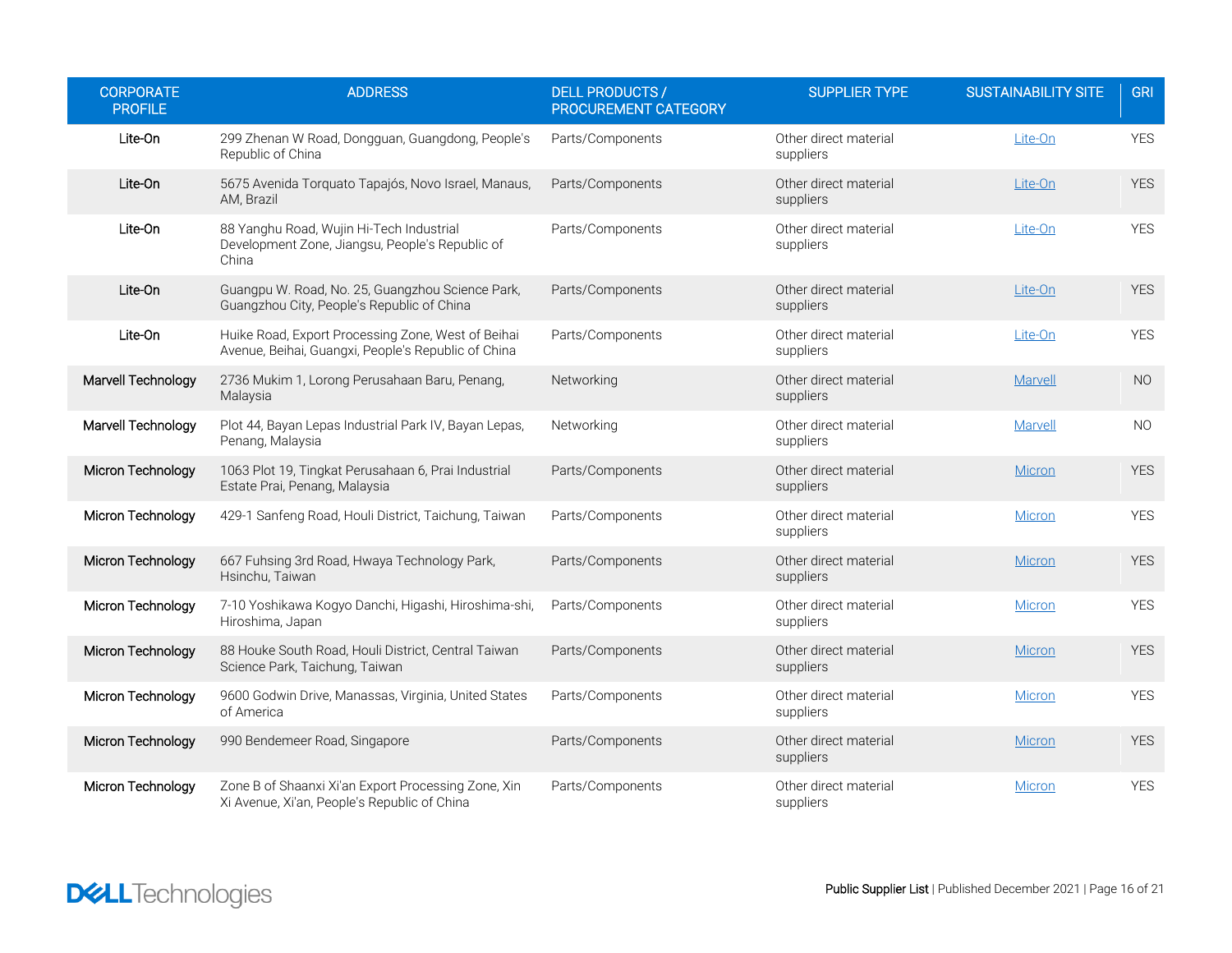| <b>CORPORATE</b><br><b>PROFILE</b> | <b>ADDRESS</b>                                                                                                                            | <b>DELL PRODUCTS /</b><br>PROCUREMENT CATEGORY | <b>SUPPLIER TYPE</b>               | <b>SUSTAINABILITY SITE</b>      | <b>GRI</b> |
|------------------------------------|-------------------------------------------------------------------------------------------------------------------------------------------|------------------------------------------------|------------------------------------|---------------------------------|------------|
| Mitac Computer                     | 1 Shunda Road, Lunjiao St, Shunde, Foshan, People's<br>Republic of China                                                                  | Parts/Components                               | Other direct material<br>suppliers | <b>Mitac Computer</b>           | <b>YES</b> |
| Mitac Computer                     | 269 2nd Road, Export Processing Zone, Changjiang<br>South Road, Kunshan, Jiangsu, People's Republic of<br>China                           | Parts/Components                               | Other direct material<br>suppliers | <b>Mitac Computer</b>           | <b>YES</b> |
| Mitac Computer                     | 66 Xiongying Road, Kunshan, Jiangsu, People's<br>Republic of China                                                                        | Parts/Components                               | Other direct material<br>suppliers | <b>Mitac Computer</b>           | <b>YES</b> |
| Mitac Computer                     | Que Vo Industrial Zone, Van Duong Ward, Bac Ninh<br>City, Bac Ninh Province, Vietnam                                                      | Parts/Components                               | Other direct material<br>suppliers | <b>Mitac Computer</b>           | <b>YES</b> |
| <b>MSI</b>                         | Longma Information Technology Industrial Park,<br>Tangtou Village, Shiyan Town, Baoan, Shenzhen,<br>Guangdong, People's Republic of China | Parts/Components                               | Other direct material<br>suppliers | <b>Micro Star International</b> | <b>YES</b> |
| Nvidia International<br>Inc.       | 2 HaMatechet Street, Migdal HaEmek, Israel                                                                                                | Networking                                     | Other direct material<br>suppliers | <b>Nvidia</b>                   | <b>YES</b> |
| Nvidia International<br>Inc.       | 9 Weixin Road, Suzhou, Jiangsu, People's Republic of<br>China                                                                             | Networking                                     | Other direct material<br>suppliers | <b>Nvidia</b>                   | <b>YES</b> |
| Nvidia International<br>Inc.       | B-26, Midc Industrial Area Ranjangaon, Taluka Shirur<br>District Pune, Maharashtra, India                                                 | Networking                                     | Other direct material<br>suppliers | <b>Nvidia</b>                   | <b>YES</b> |
| Nvidia International<br>Inc.       | No. 2, 2nd Donghuan Road, 10th Yousong Industrial<br>District Longhua Town, Shenzhen, Guangdong,<br>People's Republic of China            | Parts/Components                               | Other direct material<br>suppliers | <b>Nvidia</b>                   | <b>YES</b> |
| Qisda                              | 159 Shan-Ying Road, Guishan District, Taoyuan,<br>Taiwan                                                                                  | Displays/LCD                                   | Other direct material<br>suppliers | Qisda                           | <b>YES</b> |
| Qisda                              | 169 Zhujiang Road, High-New District Suzhou,<br>Jiangsu, People's Republic of China                                                       | Displays/LCD                                   | Other direct material<br>suppliers | Qisda                           | <b>YES</b> |
| Qisda                              | Lot CN-12, Dong Van IV Industrial Zone, Dai Cuong<br>Commune, Kim Bang District, Ha Nam Province,<br>Vietnam                              | Displays/LCD                                   | Other direct material<br>suppliers | Qisda                           | <b>YES</b> |
| Samsung                            | 1 Samsungjeonja-Ro, Hwaseong-Si, Gyeonggi-Do,<br>South Korea                                                                              | Parts/Components                               | Other direct material<br>suppliers | Samsung                         | <b>YES</b> |
| Samsung                            | 1999 North Xiaohe Road, Xinglong Street, Chang'an<br>District, Xi'an, Shaanxi, People's Republic of China                                 | Parts/Components                               | Other direct material<br>suppliers | Samsung                         | <b>YES</b> |

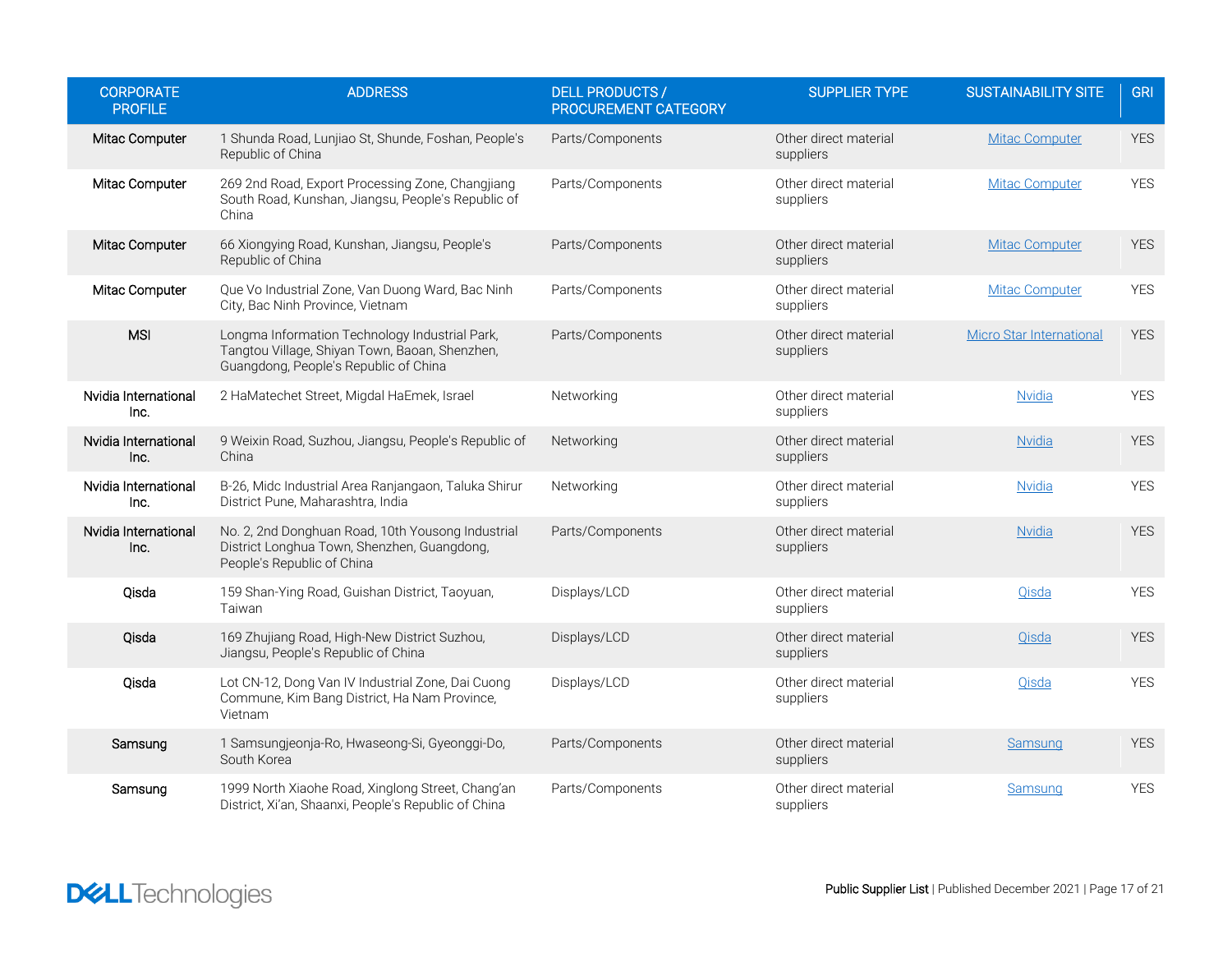| <b>CORPORATE</b><br><b>PROFILE</b> | <b>ADDRESS</b>                                                                                 | <b>DELL PRODUCTS /</b><br>PROCUREMENT CATEGORY | <b>SUPPLIER TYPE</b>               | <b>SUSTAINABILITY SITE</b> | <b>GRI</b> |
|------------------------------------|------------------------------------------------------------------------------------------------|------------------------------------------------|------------------------------------|----------------------------|------------|
| Samsung                            | 221-5 Soonchunhyang-Ro, Sinchang-Myeon, Asan-Si,<br>Chungcheongnam-Do, South Korea             | Parts/Components                               | Other direct material<br>suppliers | Samsung                    | <b>YES</b> |
| Samsung                            | 25 MipFouch Road, Xiqing District, Tianjin, People's<br>Republic of China                      | Displays/LCD                                   | Other direct material<br>suppliers | Samsung                    | <b>YES</b> |
| Samsung                            | 337 Fengli Street, Suzhou Industrial Park, Suzhou,<br>People's Republic of China               | Parts/Components                               | Other direct material<br>suppliers | Samsung                    | <b>YES</b> |
| Samsung                            | 80 Xiaqing Road, TEDA West District, Tianjin, People's<br>Republic of China                    | Parts/Components                               | Other direct material<br>suppliers | Samsung                    | <b>YES</b> |
| Samsung                            | Onyang Facility, Samsung Semiconductor, Baebang<br>Myeon, South Korea                          | Parts/Components                               | Other direct material<br>suppliers | Samsung                    | <b>YES</b> |
| Samsung                            | Samsung-ro 181 Tangjeung-myeon, Asan-si<br>Chungcheongnam-do, Asan-si, South Korea             | Displays/LCD                                   | Other direct material<br>suppliers | Samsung                    | <b>YES</b> |
| Samsung                            | Wellgrow Industrial Estate, 93 Moo 5 Bangsamak,<br>Bangpakong, Chachoengsao, Thailand          | Networking                                     | Other direct material<br>suppliers | Samsung                    | <b>YES</b> |
| Seagate                            | 102 Xing Chuang Er Lu, Wuxi-Singapore, Industrial<br>Park, Jiangsu, People's Republic of China | Parts/Components                               | Other direct material<br>suppliers | Seagate                    | <b>YES</b> |
| Seagate                            | 90 Moo 15 (Mittraphap Road), Sung Noen, Changwat<br>Nakhon Ratchasima, Thailand                | Parts/Components                               | Other direct material<br>suppliers | Seagate                    | <b>YES</b> |
| Seagate                            | Avenida del Bosque No. 1170. Parque, Industrial El<br>Bosque Tlaquepaque, Jalisco, México      | Parts/Components                               | Other direct material<br>suppliers | Seagate                    | <b>YES</b> |
| Seagate                            | No. 6, Jalan Istimewa 2, Taman Perindustrian<br>Cemerlang, Ulu Tiram, Johor, Malaysia          | Parts/Components                               | Other direct material<br>suppliers | Seagate                    | <b>YES</b> |
| Sharp                              | 464 Kohgawa, Shiraki-cho, Kameyama City, Mie,<br>Japan                                         | Displays/LCD                                   | Other direct material<br>suppliers | Sharp                      | <b>YES</b> |
| Sharp                              | No. 75 Xinmei Road, Xinwu, Wuxi, Jiangsu, People's<br>Republic of China                        | Displays/LCD                                   | Other direct material<br>suppliers | Sharp                      | <b>YES</b> |
| Simplo                             | 2 Zongbao Avenue, Shapingba District, Chongqing,<br>People's Republic of China                 | <b>Batteries</b>                               | Other direct material<br>suppliers | Simplo                     | <b>YES</b> |
| <b>SK Hynix</b><br>Semiconductor   | 2091 Gyeongchung-Daero, Bubal-Eub, Icheon-Si,<br>Gyeonggi-Do, South Korea                      | Parts/Components                               | Other direct material<br>suppliers | <b>SK Hynix</b>            | <b>YES</b> |
| SK Hynix<br>Semiconductor          | K-7 Lot, Export Processing Zone Wuxi, Jiangsu,<br>People's Republic of China                   | Parts/Components                               | Other direct material<br>suppliers | <b>SK Hynix</b>            | <b>YES</b> |

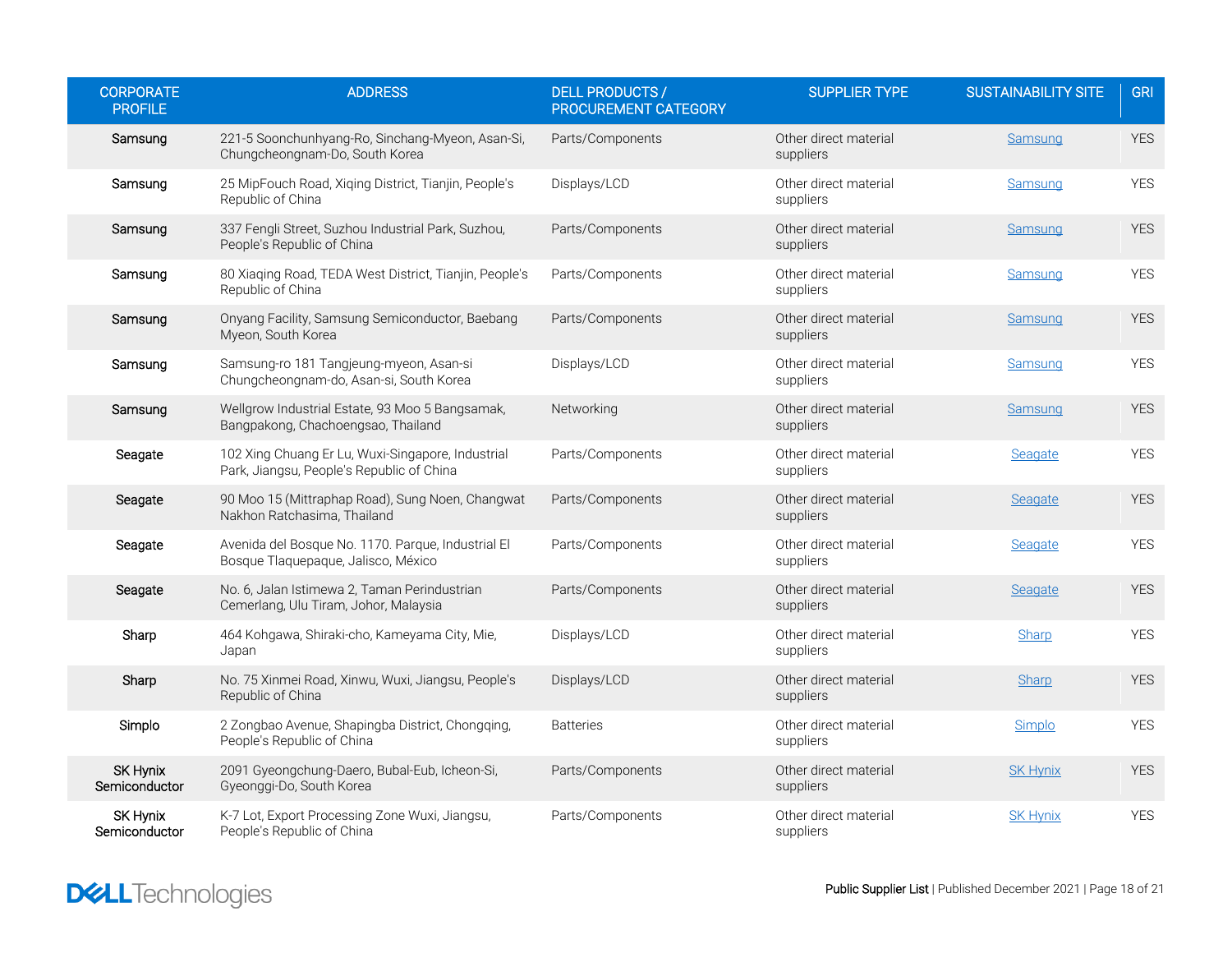| <b>CORPORATE</b><br><b>PROFILE</b> | <b>ADDRESS</b>                                                                                                                                | <b>DELL PRODUCTS /</b><br>PROCUREMENT CATEGORY | <b>SUPPLIER TYPE</b>               | <b>SUSTAINABILITY SITE</b> | <b>GRI</b>     |
|------------------------------------|-----------------------------------------------------------------------------------------------------------------------------------------------|------------------------------------------------|------------------------------------|----------------------------|----------------|
| <b>SK Hynix</b><br>Semiconductor   | V2-4/02 Plot, Xiyong Comprehensive Bonded Area B<br>Zone, Shapingba District, Chongqing, People's<br>Republic of China                        | Parts/Components                               | Other direct material<br>suppliers | <b>SK Hynix</b>            | <b>YES</b>     |
| Smart Modular                      | Avenida dos Oitis, 1720 - Galpão 1 Módulo 105 -<br>Distrito Industrial II, Manaus, Amazonas, Brazil                                           | Parts/Components                               | Other direct material<br>suppliers | <b>Smart Modular</b>       | <b>YES</b>     |
| Smart Modular                      | Avenida Tégula, 888 Centro Empresarial Atibaia (CEA)<br>Pte. Alta Atibaia, São Paulo, Brazil                                                  | Parts/Components                               | Other direct material<br>suppliers | <b>Smart Modular</b>       | <b>YES</b>     |
| Smart Modular                      | Plot 18, Lorong Jelawat 4, Kawasan Perindustrian<br>Seberang Jaya, Perai, Penang, Malaysia                                                    | Parts/Components                               | Other direct material<br>suppliers | <b>Smart Modular</b>       | <b>YES</b>     |
| Sunwoda                            | Floor 4 of 101, No.6-6, Yan Shan Road, Yan Chuan<br>Community, Yan Luo Street, Bao An District, Shen<br>Zhen City, People's Republic of China | Parts/Components                               | Other direct material<br>suppliers | Sunwoda                    | <b>YES</b>     |
| Sunwoda                            | Sunwoda Industrial Park, No.18, Tangjia South Rd,<br>Guangming District, Shenzhen, Guangdong, People's<br>Republic of China                   | <b>Batteries</b>                               | Other direct material<br>suppliers | Sunwoda                    | <b>YES</b>     |
| Syncmold Enterprise<br>Corp.       | 1201 Fuyuan Road, Xiangcheng Economic Developing<br>District, Suzhou, Jiangsu, People's Republic of China                                     | Displays/LCD                                   | Other direct material<br>suppliers | Syncmold                   | <b>YES</b>     |
| Syncmold Enterprise<br>Corp.       | 18 Shabian Road, Huoju Development Area,<br>Zhongshan, People's Republic of China                                                             | Displays/LCD                                   | Other direct material<br>suppliers | Syncmold                   | <b>YES</b>     |
| Syncmold Enterprise<br>Corp.       | 257 Fuil Road, Zhang Pu Town, Kunshan, Jiangsu,<br>People's Republic of China                                                                 | Parts/Components                               | Other direct material<br>suppliers | Syncmold                   | <b>YES</b>     |
| Syncmold Enterprise<br>Corp.       | 396 Shangting Village, Hongkuan Industrial Park,<br>Yangxia St, Fuqing, People's Republic of China                                            | Parts/Components                               | Other direct material<br>suppliers | Syncmold                   | <b>YES</b>     |
| Syncmold Enterprise<br>Corp.       | Dong Van IV Industrial Park, Dai Cuong Commune,<br>Kim Bang District, Ha Nam Province, Vietnam                                                | Displays/LCD                                   | Other direct material<br>suppliers | Syncmold                   | <b>YES</b>     |
| Syncmold Enterprise<br>Corp.       | Fuyu North Road, Gaolun village, Honglu Town,<br>Fuqing, People's Republic of China                                                           | Displays/LCD                                   | Other direct material<br>suppliers | <b>Syncmold</b>            | <b>YES</b>     |
| Syncmold Enterprise<br>Corp.       | Shi He Cun Shi Yang Yi Lu, Qinggang Street, Bishan,<br>Chongqing, People's Republic of China                                                  | Displays/LCD                                   | Other direct material<br>suppliers | Syncmold                   | <b>YES</b>     |
| SZS                                | 1 Hongyun Road, Luzhi Town, Wuzhong District,<br>Suzhou, People's Republic of China                                                           | Parts/Components                               | Other direct material<br>suppliers | <b>SZS</b>                 | <b>NO</b>      |
| SZS                                | 174 Jyunying Street, Shulin District, New Taipei City,<br>Taiwan                                                                              | Parts/Components                               | Other direct material<br>suppliers | <b>SZS</b>                 | N <sub>O</sub> |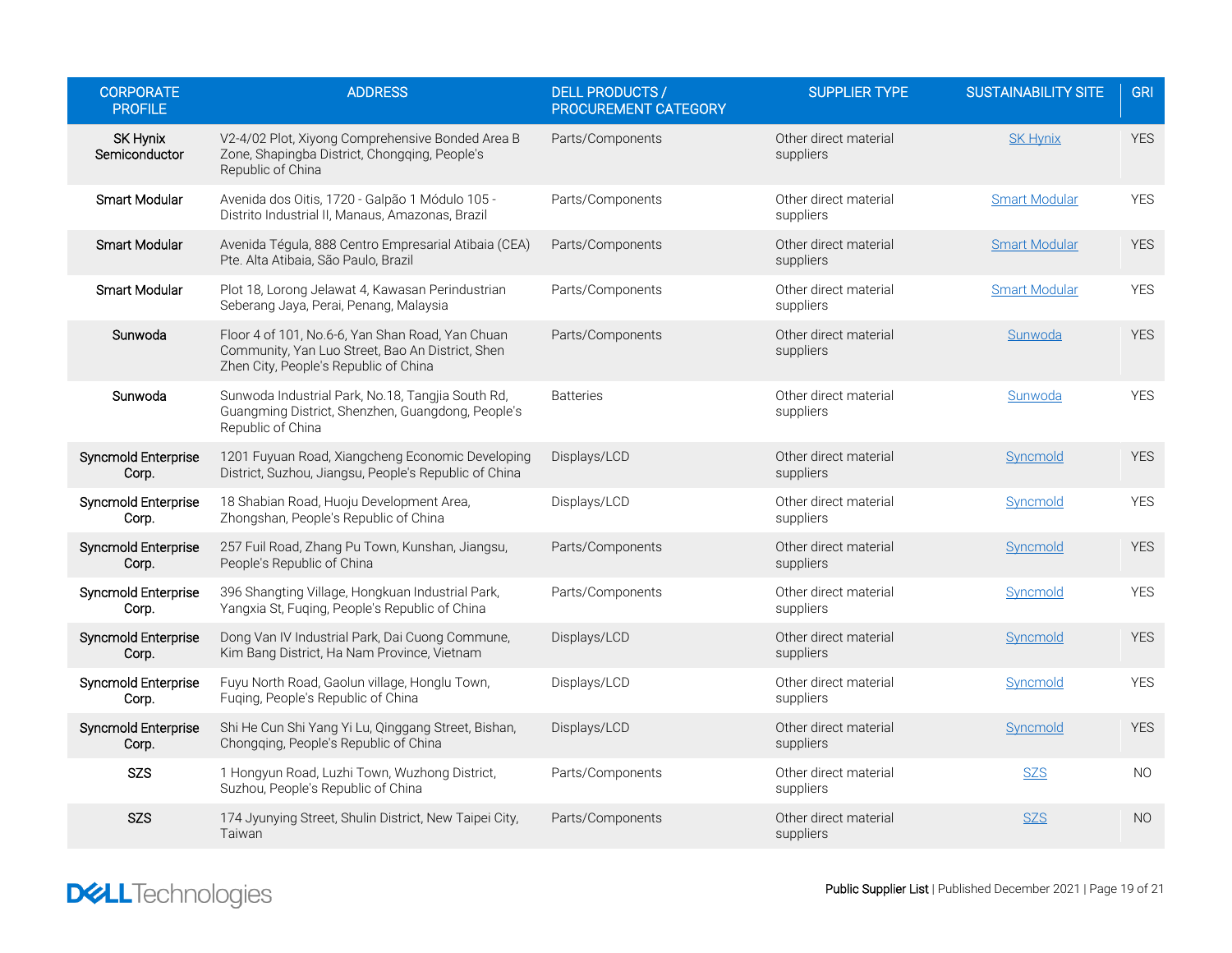| <b>CORPORATE</b><br><b>PROFILE</b> | <b>ADDRESS</b>                                                                                                                 | <b>DELL PRODUCTS /</b><br>PROCUREMENT CATEGORY | <b>SUPPLIER TYPE</b>               | <b>SUSTAINABILITY SITE</b> | <b>GRI</b>     |
|------------------------------------|--------------------------------------------------------------------------------------------------------------------------------|------------------------------------------------|------------------------------------|----------------------------|----------------|
| <b>SZS</b>                         | 58 Shenlong Road, Xian Cun Village, Shixia, Dalang<br>Town, Dongguan, People's Republic of China                               | Parts/Components                               | Other direct material<br>suppliers | <b>SZS</b>                 | <b>NO</b>      |
| <b>SZS</b>                         | Fuging Rongqiao, Economic & Technological<br>Development Zone, Fuqing, People's Republic of China                              | Parts/Components                               | Other direct material<br>suppliers | <b>SZS</b>                 | <b>NO</b>      |
| <b>SZS</b>                         | Gucheng Road, Zhangpu Town, Kunshan, People's<br>Republic of China                                                             | Parts/Components                               | Other direct material<br>suppliers | <b>SZS</b>                 | NO.            |
| Toshiba                            | SEPZ, Carmelray Industrial Park I, Canlubang,<br>Calamba City, Laguna, Philippines                                             | Parts/Components                               | Other direct material<br>suppliers | Toshiba                    | <b>YES</b>     |
| <b>TPK</b>                         | 1 Haijing Road, Haicang Qu, Xiamen Shi, Fujian Sheng,<br>People's Republic of China                                            | Displays/LCD                                   | Other direct material<br>suppliers | <b>TPK</b>                 | NO.            |
| <b>TPK</b>                         | 1 JinJingWan RuYi East Road, Fuzhou City, Fujian,<br>People's Republic of China                                                | Displays/LCD                                   | Other direct material<br>suppliers | <b>TPK</b>                 | N <sub>O</sub> |
| <b>TPK</b>                         | 190 Jimei Avenue, Jimei District, Xiamen, People's<br>Republic of China                                                        | Displays/LCD                                   | Other direct material<br>suppliers | <b>TPK</b>                 | NO.            |
| <b>TPT</b>                         | 1 Zhichao Road, Mingxing Avenue, National Economic<br>& Technological Development Zone, Suining, People's<br>Republic of China | Parts/Components                               | Other direct material<br>suppliers | <b>TPT</b>                 | <b>NO</b>      |
| <b>TPT</b>                         | 160 Furong Road Middle III, Xishan Economic District,<br>Wuxi, Jiangsu, People's Republic of China                             | Parts/Components                               | Other direct material<br>suppliers | <b>TPT</b>                 | NO.            |
| <b>TPV</b>                         | 125 Shangzheng, Yuanhong Road, Fuqing, Fujian,<br>People's Republic of China                                                   | Displays/LCD                                   | Other direct material<br>suppliers | <b>TPV</b>                 | <b>YES</b>     |
| <b>TPV</b>                         | 19602 Avenue Sor Juana Ines de la Cruz, Nueva<br>Tijuana, C.P. Tijuana, Baja California, México                                | Displays/LCD                                   | Other direct material<br>suppliers | <b>TPV</b>                 | <b>YES</b>     |
| <b>TPV</b>                         | 267 Moo 7, Tha Tum Subdistrict, Si Maha Phot<br>District, Prachin Buri 25140, Thailand                                         | Displays/LCD                                   | Other direct material<br>suppliers | <b>TPV</b>                 | <b>YES</b>     |
| <b>TPV</b>                         | Avenida Torquato Tapajos, 2236 Bloco A e Bloco L,<br>Flores, Manaus, Brazil                                                    | Displays/LCD                                   | Other direct material<br>suppliers | <b>TPV</b>                 | <b>YES</b>     |
| <b>TPV</b>                         | Optoelectronic Park, Rongqiao Economic &<br>Technological Development Zone, Fuqing, Fujian,<br>People's Republic of China      | Displays/LCD                                   | Other direct material<br>suppliers | <b>TPV</b>                 | <b>YES</b>     |
| Tripod                             | 68 East 3rd Fu-Rong Road, Development Zone, Xishan,<br>Wuxi, Jiangsu, People's Republic of China                               | Parts/Components                               | Other direct material<br>suppliers | Tripod                     | <b>YES</b>     |